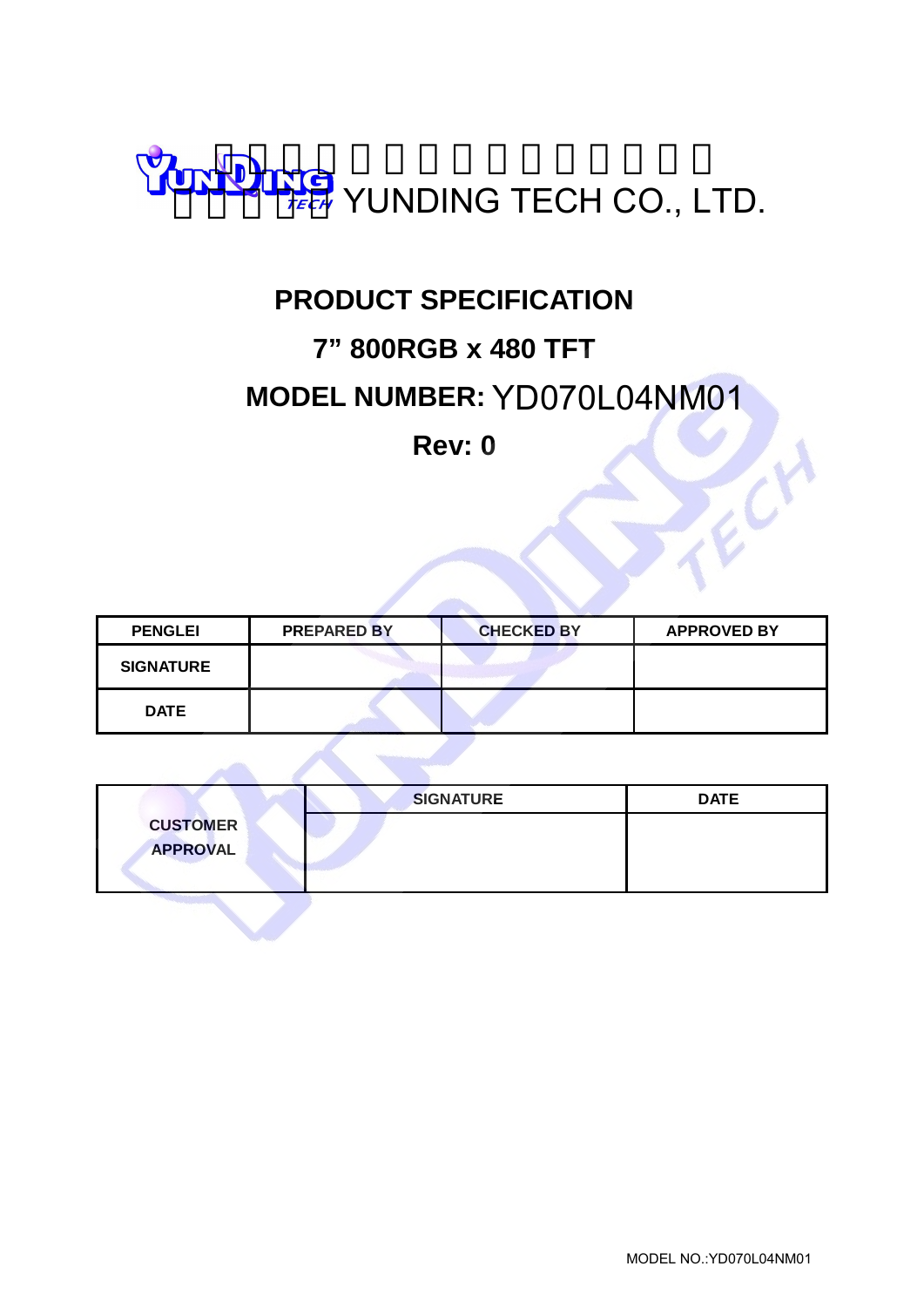### **Revision History**

| <b>Revision</b> | <b>Date</b> | Originator | <b>Detail</b>        | <b>Remarks</b> |
|-----------------|-------------|------------|----------------------|----------------|
| 1               | 2012-05-21  |            | <b>First Release</b> |                |
|                 |             |            |                      |                |
|                 |             |            |                      |                |
|                 |             |            |                      |                |
|                 |             |            |                      |                |
|                 |             |            |                      |                |
|                 |             |            |                      |                |
|                 |             |            |                      |                |
|                 |             |            |                      |                |
|                 |             |            |                      |                |
|                 |             |            |                      |                |
|                 |             |            |                      | v              |
|                 |             |            |                      |                |
|                 |             |            |                      |                |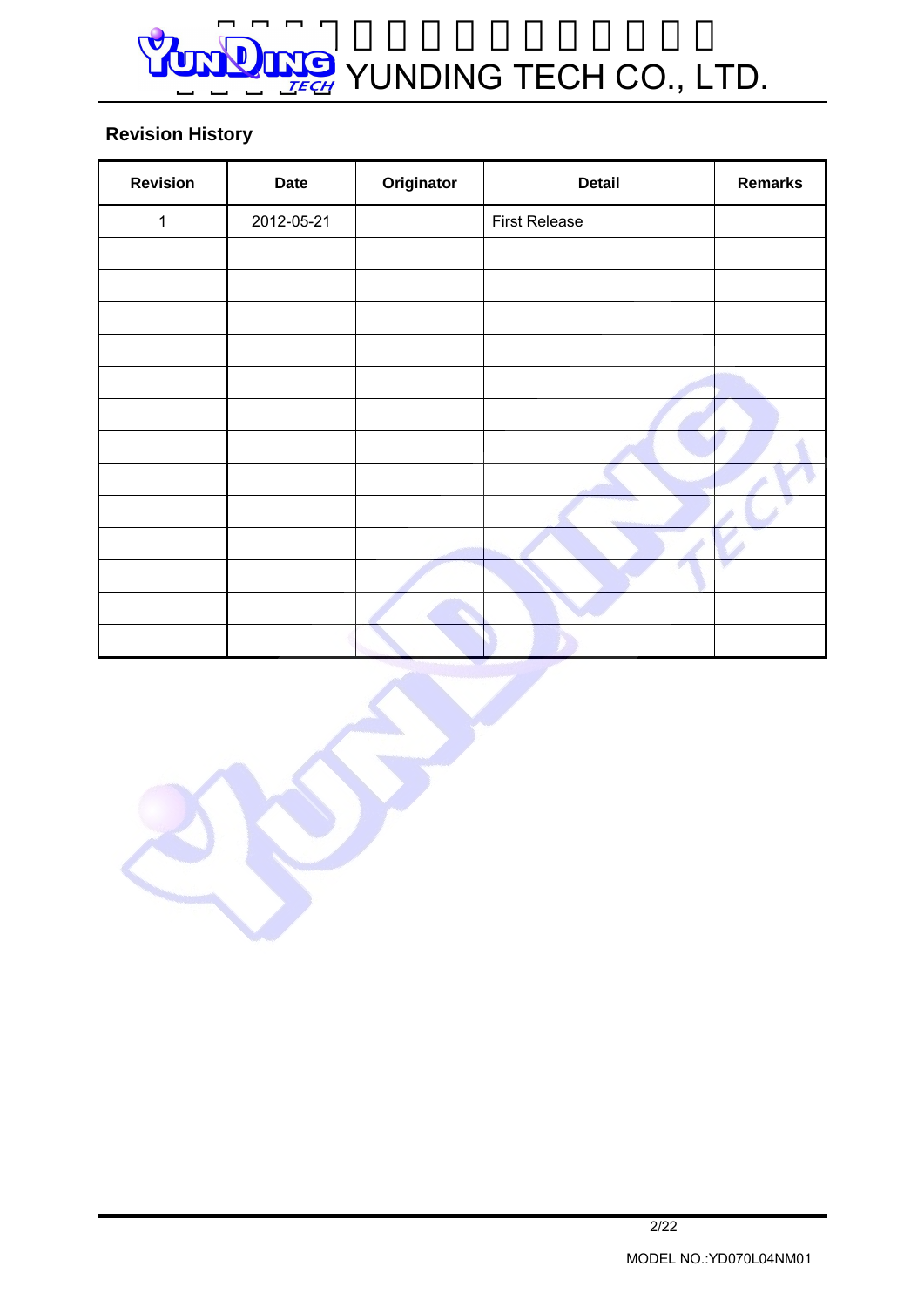# DOM TECH YUNDING TECH CO., LTD.

### **Table of Contents**

| No. | Item                                                                                                                                                                                                                                 | Page |
|-----|--------------------------------------------------------------------------------------------------------------------------------------------------------------------------------------------------------------------------------------|------|
| 1.  |                                                                                                                                                                                                                                      |      |
| 2.  |                                                                                                                                                                                                                                      |      |
| 3.  |                                                                                                                                                                                                                                      |      |
| 4.  |                                                                                                                                                                                                                                      |      |
|     | 4.1                                                                                                                                                                                                                                  |      |
|     | 4.2. Typical Operation                                                                                                                                                                                                               |      |
|     |                                                                                                                                                                                                                                      |      |
| 5.  |                                                                                                                                                                                                                                      |      |
|     | 5.1.                                                                                                                                                                                                                                 |      |
| 6.  |                                                                                                                                                                                                                                      |      |
|     | 6.1.                                                                                                                                                                                                                                 |      |
|     | 6.2.                                                                                                                                                                                                                                 |      |
|     | 6.3.                                                                                                                                                                                                                                 |      |
|     | 6.4.                                                                                                                                                                                                                                 |      |
|     | 6.5.                                                                                                                                                                                                                                 |      |
|     | 6.6.                                                                                                                                                                                                                                 |      |
| 7.  |                                                                                                                                                                                                                                      |      |
| 8.  |                                                                                                                                                                                                                                      |      |
|     | 8.1.                                                                                                                                                                                                                                 |      |
| 9.  |                                                                                                                                                                                                                                      |      |
|     | 9.1.                                                                                                                                                                                                                                 |      |
|     | 9.2.                                                                                                                                                                                                                                 |      |
|     |                                                                                                                                                                                                                                      |      |
| 11. |                                                                                                                                                                                                                                      |      |
| 12. | Quality Assurance <b>Manual According to the Contract of the Contract of the Contract of the Contract of the Contract of the Contract of the Contract of the Contract of the Contract of the Contract of the Contract of the Con</b> |      |
|     |                                                                                                                                                                                                                                      |      |
|     | 12.2.                                                                                                                                                                                                                                |      |
|     |                                                                                                                                                                                                                                      |      |
|     | 12.4.                                                                                                                                                                                                                                |      |
|     | 12.5.                                                                                                                                                                                                                                |      |
|     | 12.6.                                                                                                                                                                                                                                |      |
|     |                                                                                                                                                                                                                                      |      |
| 13. |                                                                                                                                                                                                                                      |      |
|     |                                                                                                                                                                                                                                      |      |
|     | 14.1.                                                                                                                                                                                                                                |      |
|     | 14.2.                                                                                                                                                                                                                                |      |
|     | 14.3.                                                                                                                                                                                                                                |      |
|     | 14.4.                                                                                                                                                                                                                                |      |
|     | 14.5.                                                                                                                                                                                                                                |      |
|     |                                                                                                                                                                                                                                      |      |
|     |                                                                                                                                                                                                                                      |      |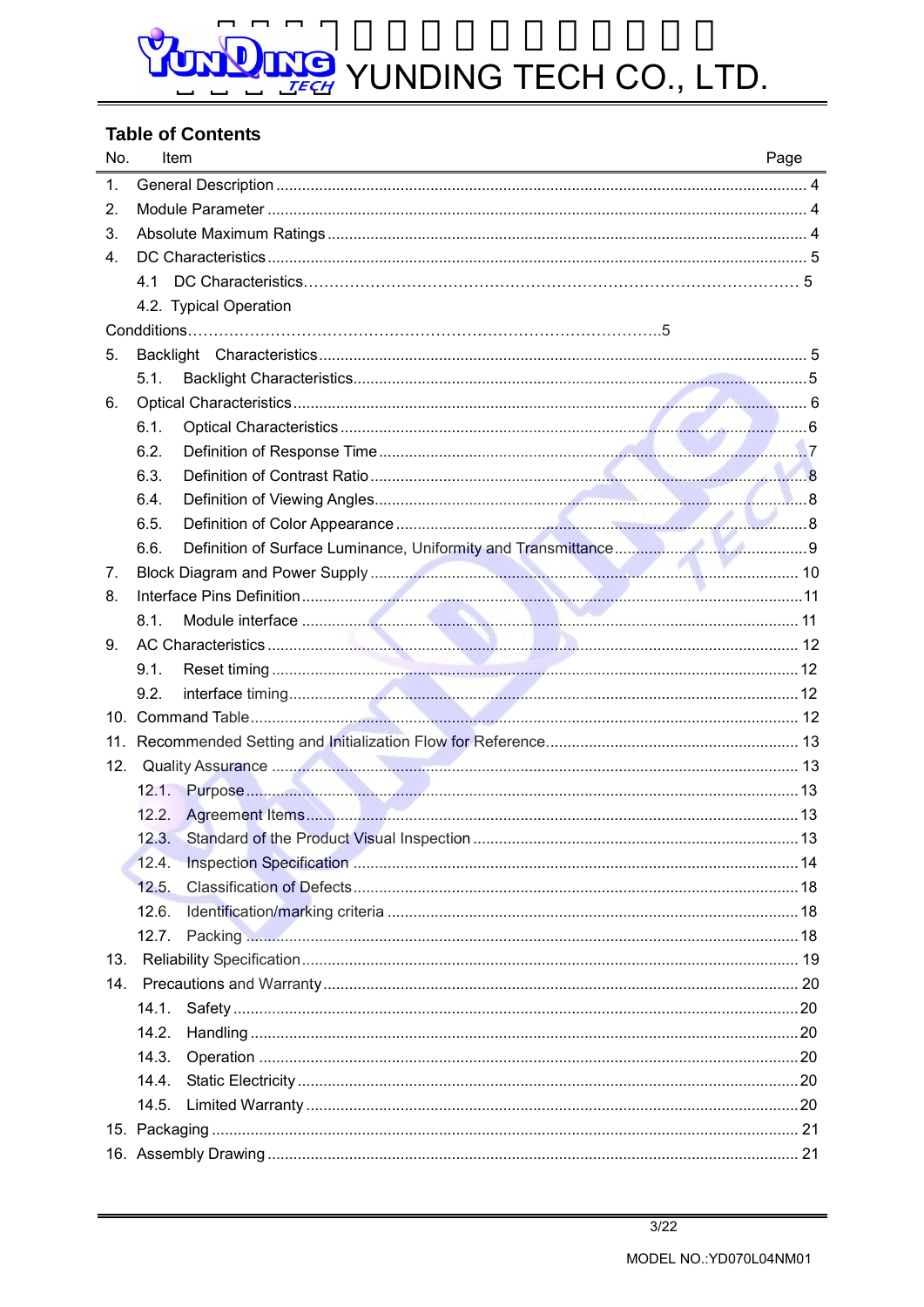### **1. General Description**

This display module is a transmissive type color active matrix TFT(Thin Film Transistor) liquid crystal display (LCD) that uses amorphous silicon TFT as a switching device. This module is composed of a TFT LCD module, a driver circuit, and a back-light unit.

The resolution of a 7" contains 800 (RGB)X480 dots and can display up to 16M colors.

### **2. Module Parameter**

| <b>Features</b>                      | <b>Details</b>                | <b>Unit</b>       |
|--------------------------------------|-------------------------------|-------------------|
| Display Size(Diagonal)               | 7"                            |                   |
| LCD type                             | α-Si TFT                      |                   |
| Display Mode                         | TN/ Normally white            |                   |
| Resolution                           | 800 RGB x480                  |                   |
| <b>View Direction</b>                | 6 O'clock                     | <b>Best image</b> |
| <b>Grayscale Inversion Direction</b> | 12 O'clock                    |                   |
| <b>Module Outline</b>                | $164.9(W)$ × 100(H) × 3.5 (T) | mm                |
| <b>TP Outline</b>                    | N/A                           | mm                |
| TP Viewing Area                      | N/A                           | mm                |
| TP Active Area                       | N/A                           | mm                |
| <b>Active Area</b>                   | 154.08 (W) $\times$ 85.92(H)  | mm                |
| <b>Viewing Area</b>                  | N/A                           | mm                |
| <b>Pixel Size</b>                    | $0.0642$ (W) x0.179 (H)       | mm                |
| <b>Pixel Arrangement</b>             | <b>Stripe</b>                 |                   |
| Display Mode                         | Normally White, Transmissive  |                   |
| Interface                            | SPI&RGB                       |                   |
| <b>Operating Temperature</b>         | $-20 - 70$                    | °C                |
| Storage Temperature                  | $-30 - 80$                    | °C                |
| Weight                               | <b>TBD</b>                    | g                 |

### **3. Absolute Maximum Ratings**

|                              |               |        |               | $V_{SS}$ =0V, Ta=25°C |
|------------------------------|---------------|--------|---------------|-----------------------|
| Item                         | <b>Symbol</b> |        | <b>Values</b> | <b>Unit</b>           |
|                              |               | Min.   | Max           |                       |
|                              | <b>DVDD</b>   | $-0.3$ | 5.0           |                       |
|                              | <b>AVDD</b>   | 6.5    | 13.5          |                       |
| Power                        | VGH           | $-0.3$ | 40            | ١,                    |
|                              | <b>VGL</b>    | $-20$  | 0.3           |                       |
|                              | VGH-VGL       |        | 40            |                       |
| <b>Operation Temperature</b> | $T_{op}$      | $-20$  | $+70$         | $^{\circ}$ C          |
| Storage Temoerature          | $H_{\rm stg}$ | $-30$  | 80            | °C                    |

Note 1:The absolute maximum rating values of this product are not allowed to be exceeded at any tine. Should a module be use with any of the absolute maximum ratings exceeded,the characteristics of the module may not be recovered,or in an extreme case,the module may be permanently destroyed.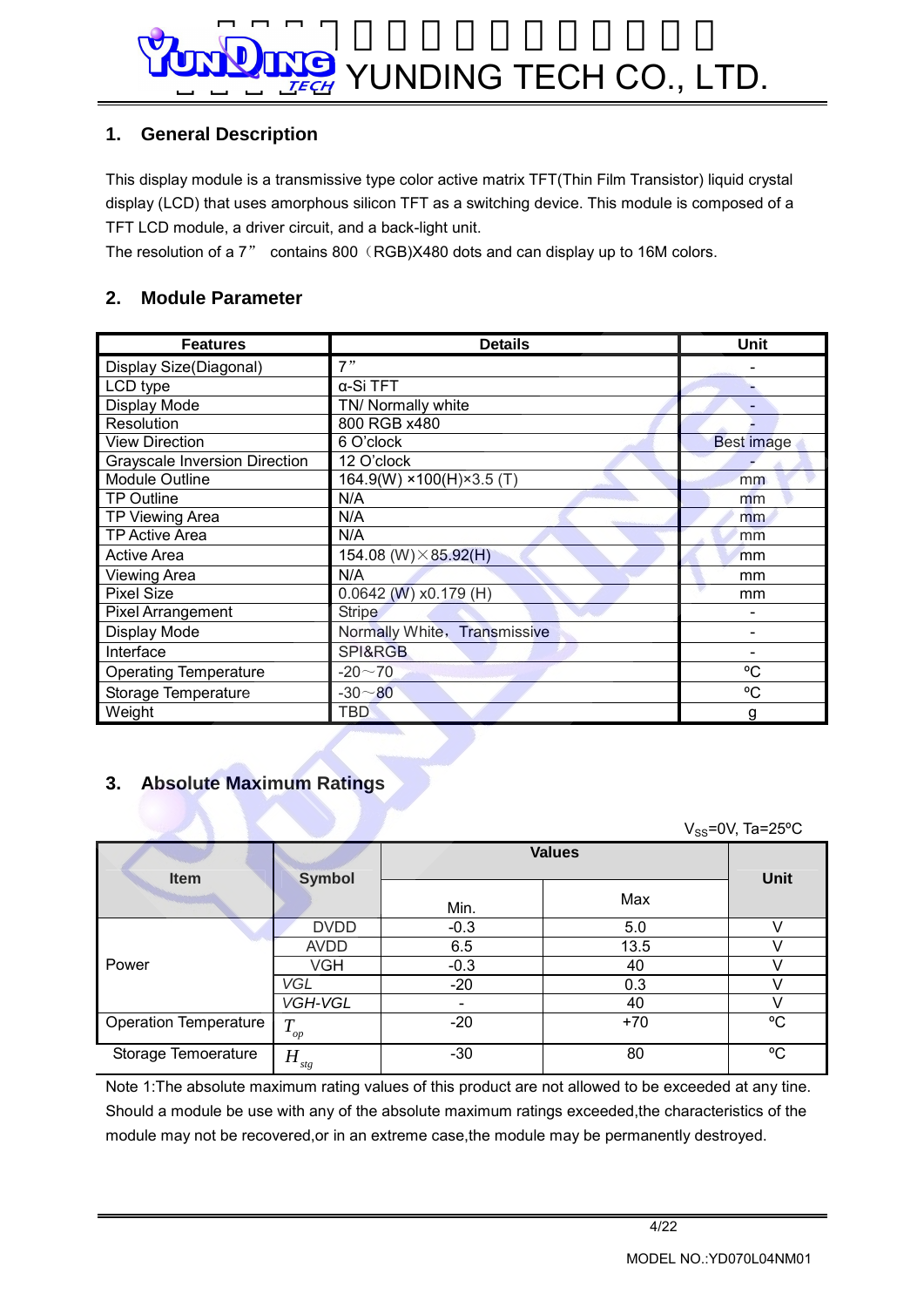### **4. DC Characteristics**

### **4.1 DC Characteristics**

| <b>Item</b>                | Symbol         | Min.                       | Typ.                         | Max.                     | Unit         |    |
|----------------------------|----------------|----------------------------|------------------------------|--------------------------|--------------|----|
|                            | Power supply   | VCC                        | 2.5                          | 2.8                      | 3.3          | v  |
| <b>Supply Voltage</b>      | Analog         | <b>VCI</b>                 | 2.5                          | 2.8                      | 3.3          | V  |
|                            | IО             | <b>IOVCC</b>               | 1.65                         | 2.8                      | 3.3          |    |
| Logic Low input voltage    |                | V <sub>IL</sub>            | 0.0                          | $\overline{\phantom{a}}$ | 0.2*IOVCC    |    |
| Logic High input voltage   | $V_{IH}$       | 0.7*IOVCC                  | $\qquad \qquad \blacksquare$ | <b>IOVCC</b>             |              |    |
| Logic Low output voltage   |                | $\mathsf{V}_{\mathsf{OL}}$ |                              | ۳                        | 0.2*IOVCC    |    |
| Logic High output voltage  |                | $V_{OH}$                   | 0.8*IOVCC                    |                          | <b>IOVCC</b> | V  |
| <b>Current Consumption</b> | Normal display | <b>Ivdd</b>                |                              |                          |              | mA |
|                            | Standby mode   | Ivdd-                      |                              |                          |              | uA |
| Frame Frequency            |                | f <sub>FR</sub>            | -                            | TBD                      |              | Hz |

### **.4.2 Typical Operation Conditions**

| <b>ITEM</b>              | Symbol      | Values       |            |             | Unit         | Remark |
|--------------------------|-------------|--------------|------------|-------------|--------------|--------|
|                          |             | <b>MIN</b>   | <b>TYP</b> | <b>MAX</b>  |              |        |
|                          | Dvdd        | 3.0          | 3.3        | 3.6         | $\mathsf{V}$ | Note 2 |
| Power voltage            | Avdd        | 10.2         | 10.4       | 10.6        | V            |        |
|                          | VGH         | 15.3         | 16         | 16.7        | V            |        |
|                          | <b>VGL</b>  | $-7.7$       | $-7.0$     | $-6.3$      | V            |        |
| Input signal voltage     | <b>VCOM</b> | 3.6          | 3.8        | 4.0         | $\vee$       |        |
| Input logic high voltage | <b>VIH</b>  | 0.7Dvdd      | -          | <b>Dvdd</b> | V            | Note 3 |
| Input logic low voltage  | VIL         | $\mathbf{0}$ |            | 0.3Dvdd     | V            |        |

Note 1:Be sure to apply Dvdd and Vgl to the LCD first,and then apply Vgh.

Note 2:Dvdd setting should match the signals output voltage(refer to Note 3)of customer's system board

Note 3: DCLK, HS, VS, RESET, U/D, L/R, DE, R0 $\sim$ R7, G0 $\sim$ G7, B0 $\sim$ B7, MODE,DITHB

### **5 Backlight Characteristics**

#### **5.1.Backlight Characteristics**

| <b>Item</b>                      | Symbol                       | <b>Condition</b>          | Min                      | <b>Typ</b> | <b>Max</b>                   | Unit     |
|----------------------------------|------------------------------|---------------------------|--------------------------|------------|------------------------------|----------|
| <b>Forward Voltage</b>           | $V_{\rm f}$                  | Ta=25 $°C, l_F = 160mA$   | 9.0                      | 9.8        | 10.6                         | V/LED    |
| <b>Forward Current</b>           |                              | Ta=25 °C, $V_F$ =9.8V     | $\overline{\phantom{a}}$ | 160        |                              | mA       |
| Luminance                        | $L_{\!\scriptscriptstyle V}$ |                           | 5900                     | 6500       |                              | $cd/m^2$ |
| Uniformity                       | Avg                          |                           | 80                       |            |                              | $\%$     |
| <b>CIE</b>                       | X                            |                           | 0.26                     |            | 0.32                         |          |
|                                  | Υ                            |                           | 0.26                     |            | 0.32                         |          |
| Power dissipation                | $P_d$                        |                           | $\overline{\phantom{a}}$ |            | $\blacksquare$               | mW       |
| <b>Backlight Driving Voltage</b> | <b>VAK</b>                   |                           |                          | 9.8        | $\qquad \qquad \blacksquare$ | v        |
| Drive method                     | Constant current             |                           |                          |            |                              |          |
| <b>LED Configuration</b>         |                              | 24 White LEDs in parallel |                          |            |                              |          |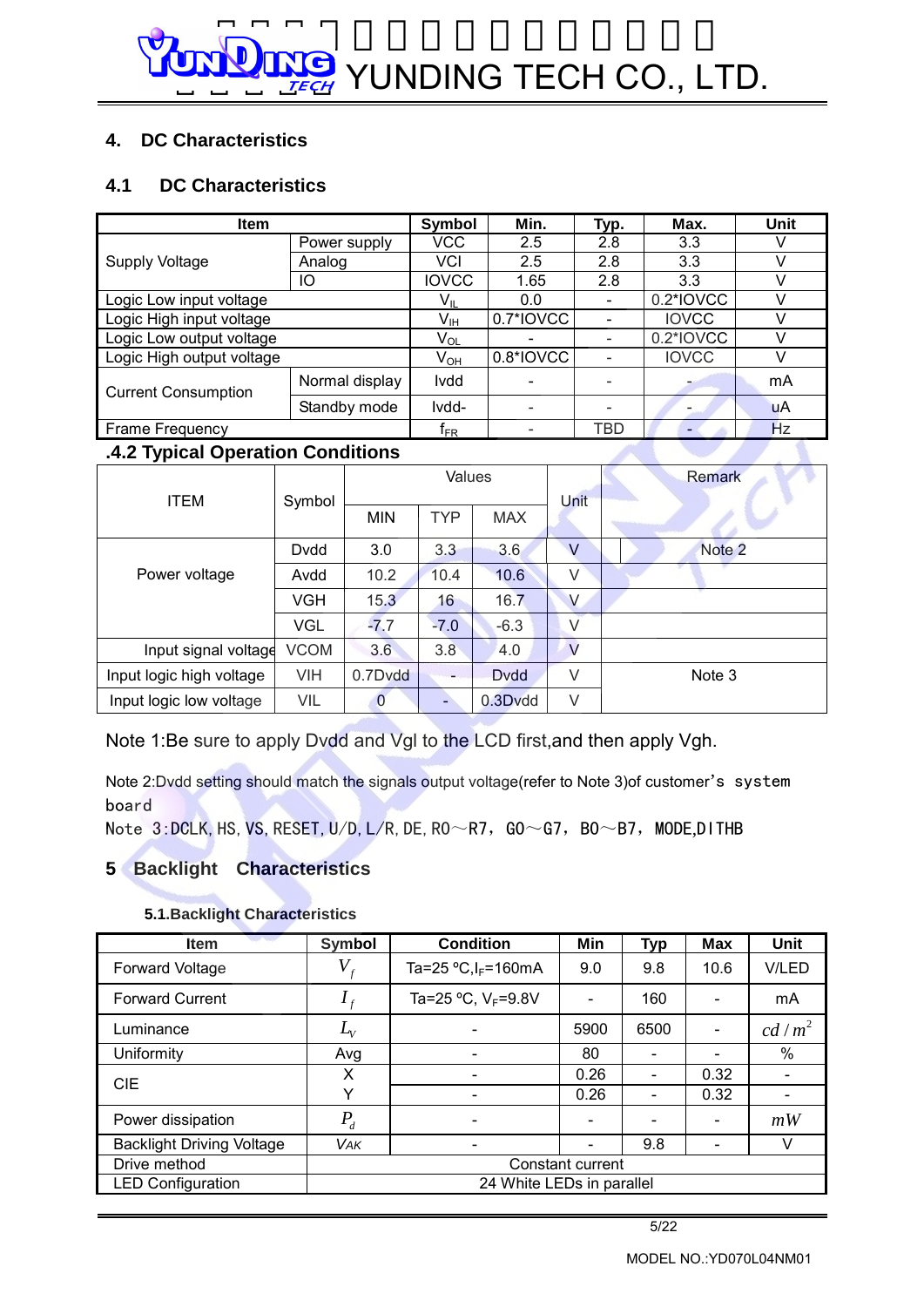*Note:* Test condition  $I_f$  =160mA, Ta=25°C.

### **6.Optical Characteristics**

### **6.1.Optical Characteristics**

Ta=25ºC, VDD=2.8V, TN LC+ Polarizer

|                                  | Item                               |                | <b>Symbol</b>         | <b>Condition</b>                  |                          |                | <b>Specification</b> |                   |
|----------------------------------|------------------------------------|----------------|-----------------------|-----------------------------------|--------------------------|----------------|----------------------|-------------------|
|                                  |                                    |                |                       |                                   | Min.                     | Typ.           | Max.                 | <b>Unit</b>       |
|                                  | Luminance<br>surface( $I_f$ 160mA) |                | Lv                    | Normally<br>viewing angle         |                          | 3 <sup>0</sup> |                      | cd/m <sup>2</sup> |
|                                  | Contrast ratio(See 6.3)            |                | CR                    | $\theta_x = \theta_y = 0^{\circ}$ | 400                      | 500            | ц                    | L,                |
|                                  | Response time<br>(See 6.2)         |                | $TR+TF$               |                                   | 25                       | 50             |                      | ms                |
|                                  |                                    | Red            | $\chi_R$              |                                   | $\overline{\phantom{0}}$ | <b>TBD</b>     | ÷,                   |                   |
|                                  |                                    |                | YR                    |                                   |                          | <b>TBD</b>     | ۰,                   |                   |
|                                  | Chromaticity                       | Green          | XG                    |                                   |                          | <b>TBD</b>     |                      | $\overline{a}$    |
| Backlight On (Transmissive Mode) | Transmissive                       |                | YG                    |                                   |                          | <b>TBD</b>     |                      |                   |
|                                  | (See 6.5)                          | <b>Blue</b>    | $X_B$                 |                                   |                          | <b>TBD</b>     | $\overline{a}$       | L,                |
|                                  |                                    |                | YB                    |                                   |                          | <b>TBD</b>     |                      |                   |
|                                  |                                    | White          | XW                    |                                   | P)                       | <b>TBD</b>     | $\overline{a}$       |                   |
|                                  |                                    |                | Yw                    |                                   | $\overline{\phantom{0}}$ | <b>TBD</b>     | -                    | -                 |
|                                  | Viewing<br>Angle                   | Horizont<br>al | $\Theta$              | Center CR≥10                      | 120                      | 140            |                      | Deg.              |
|                                  | (See 6.4)                          | Vertical       | $\boldsymbol{\Theta}$ |                                   | 100                      | 120            |                      |                   |
|                                  | <b>NTSC Ratio(Gamut)</b>           |                | b.                    |                                   | $\blacksquare$           | <b>TBD</b>     | ÷,                   | $\%$              |
|                                  |                                    |                |                       |                                   |                          |                |                      |                   |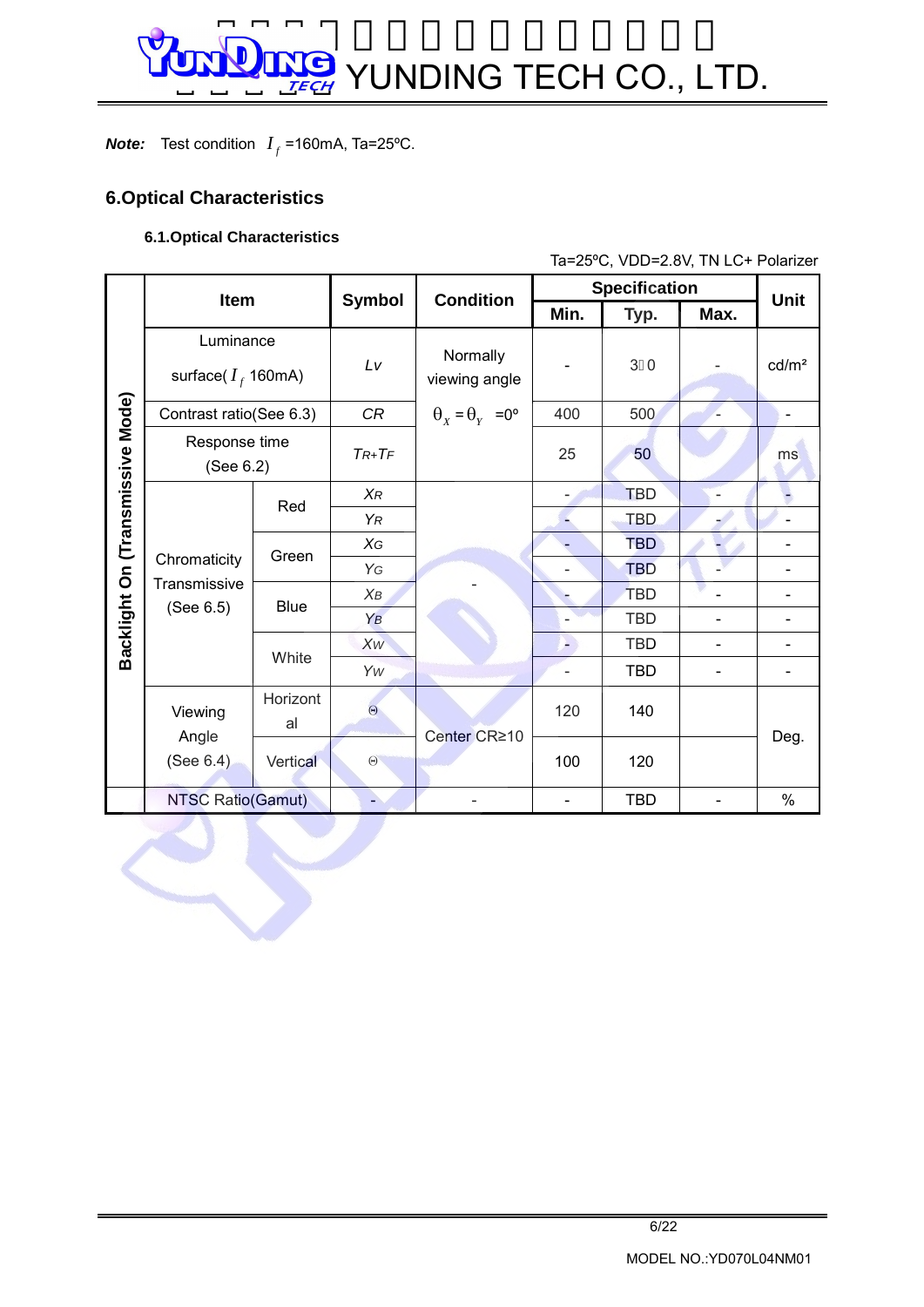#### **6.2 Definition of Response Time**

6.2.1 Normally Black Type (Negative)



Tr is the time it takes to change form non-selected state with relative luminance 10% to selected state with relative luminance 90%;

Tf is the time it takes to change from selected state with relative luminance 90% to non-selected state with relative luminance 10%.

6.2.2 Normally White Type (Positive)



Tr is the time it takes to change form non-selected state with relative luminance 90% to selected state with relative luminance 10%;

Tf is the time it takes to change from selected state with relative luminance 10% to non-selected state with relative luminance 90%;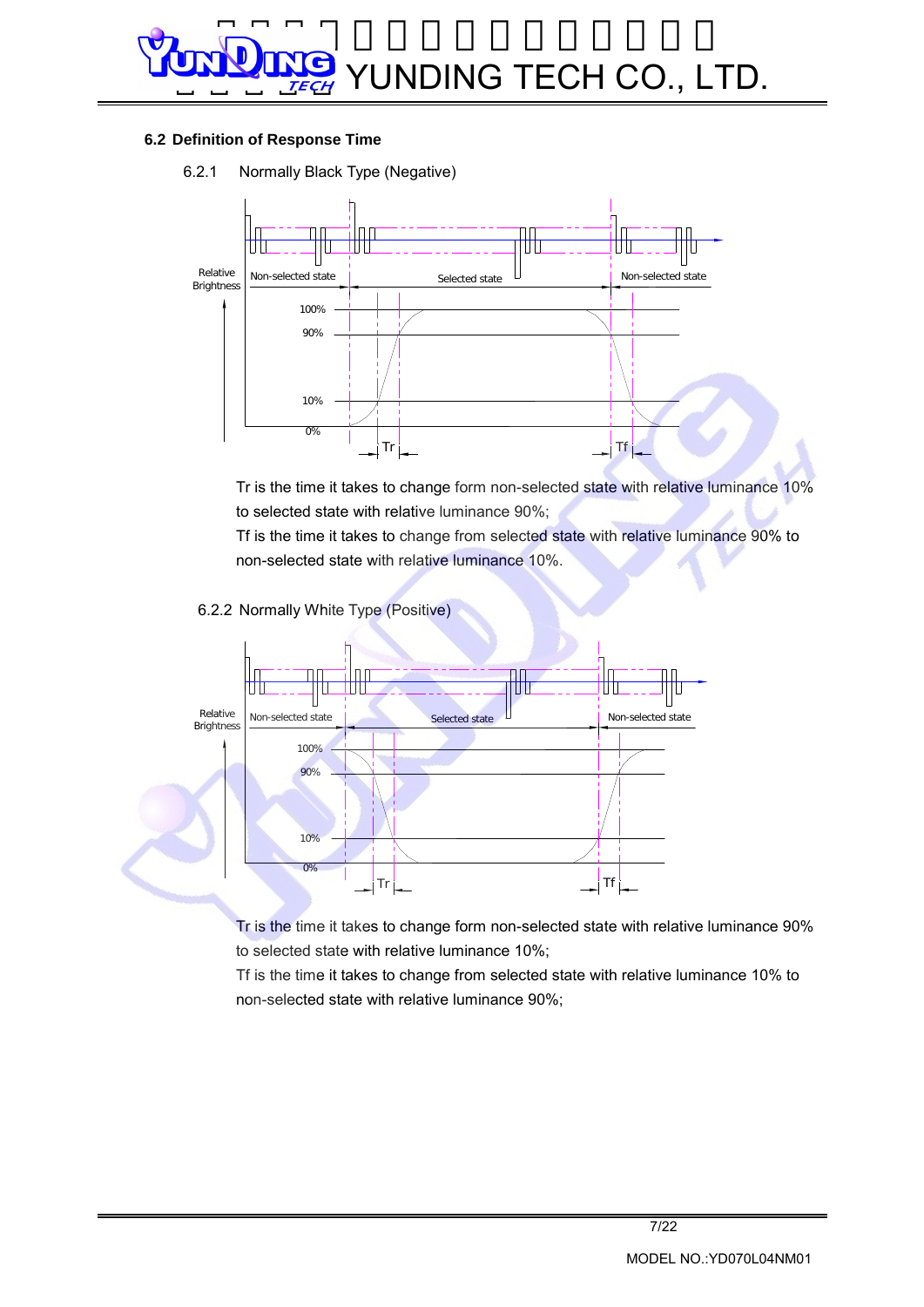#### **6.3 Definition of Contrast Ratio**

Contrast is measured perpendicular to display surface in reflective and transmissive mode. The measurement condition is:

| <b>Measuring Equipment</b>      | BM-7 or EQUI              |
|---------------------------------|---------------------------|
| <b>Measuring Point Diameter</b> | 3mm/1mm                   |
| <b>Measuring Point Location</b> | Active Area centre point  |
|                                 | A: All Pixels white       |
| Test pattern                    | <b>B: All Pixel black</b> |
| Contrast setting                | Maximum                   |

Definitions: CR (Contrast) = Luminance of White Pixel / Luminance of Black Pixel

#### **6.4 Definition of Viewing Angles**



Measuring machine: LCD-5100 or EQUI

#### **6.5 Definition of Color Appearance**

 $R, G, B$  and W are defined by  $(x, y)$  on the IE chromaticity diagram NTSC=area of RGB triangle/area of NTSC triangleX100% Measuring picture: Red, Green, Blue and White (Measuring machine: BM-7)



ECY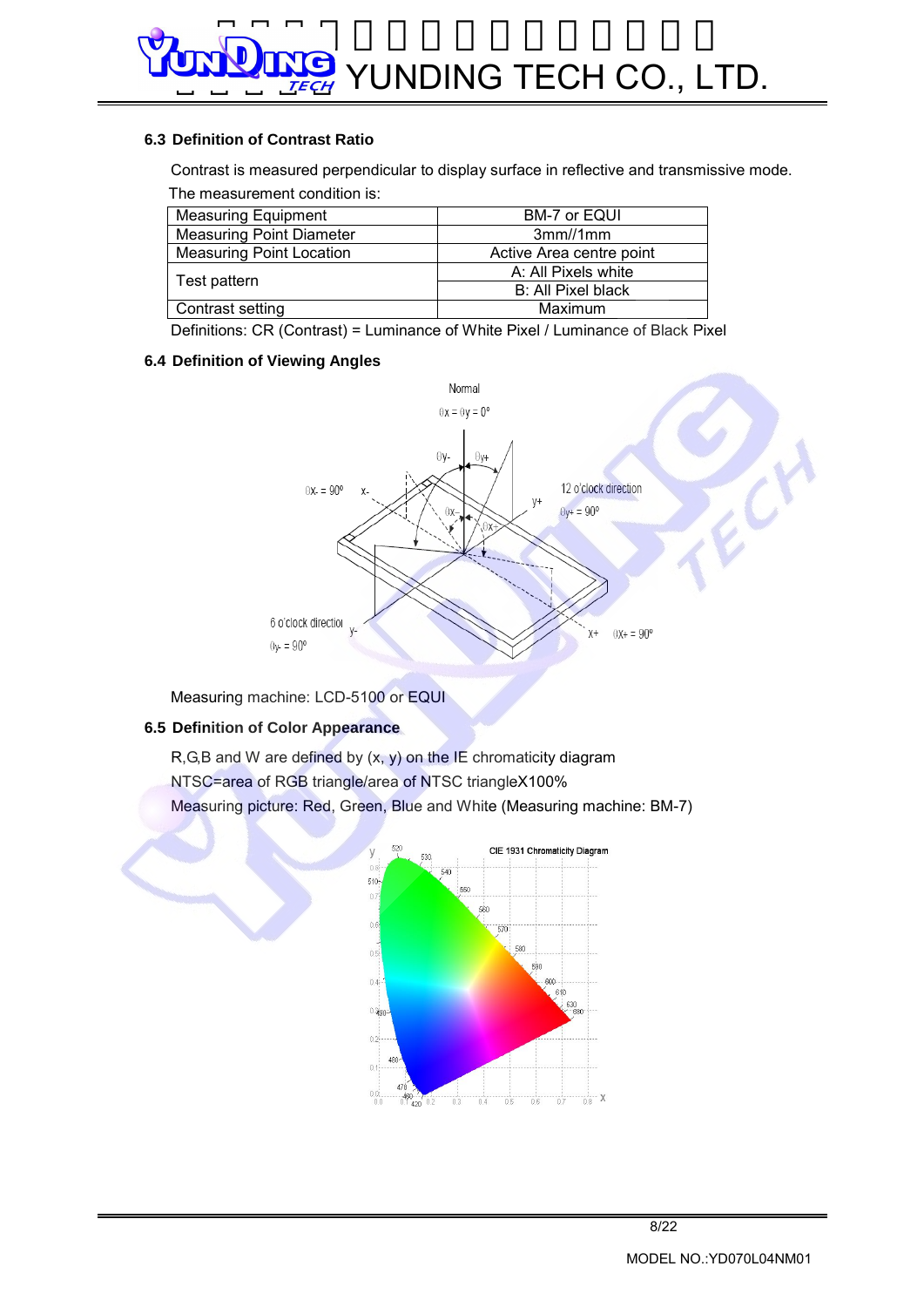#### **6.6 Definition of Surface Luminance, Uniformity and Transmittance**

Using the transmissive mode measurement approach, measure the white screen luminance of the display panel and backlight.

- 6.6.1 Surface Luminance:  $L_V$  = average ( $L_{P1}:L_{P9}$ )
- 6.6.2 Uniformity = Minimal  $(L_{P1}:L_{P9})$  / Maximal  $(L_{P1}:L_{P9})$  \* 100%
- 6.6.3 Transmittance =  $L_V$  on LCD /  $L_V$  on Backlight \* 100%

Note : Measuring machine: BM-7

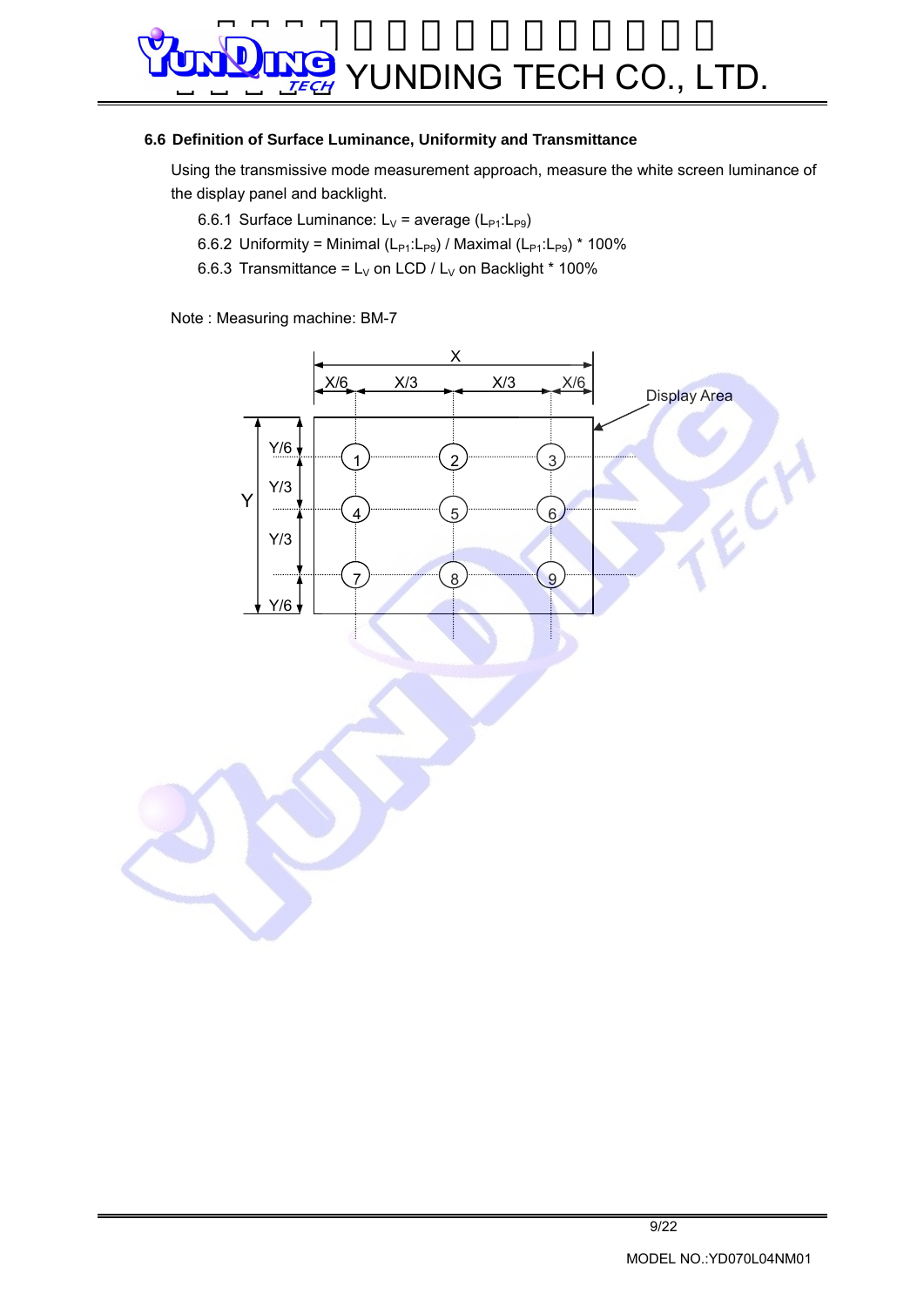**7 Block Diagram and Power Supply** 

`

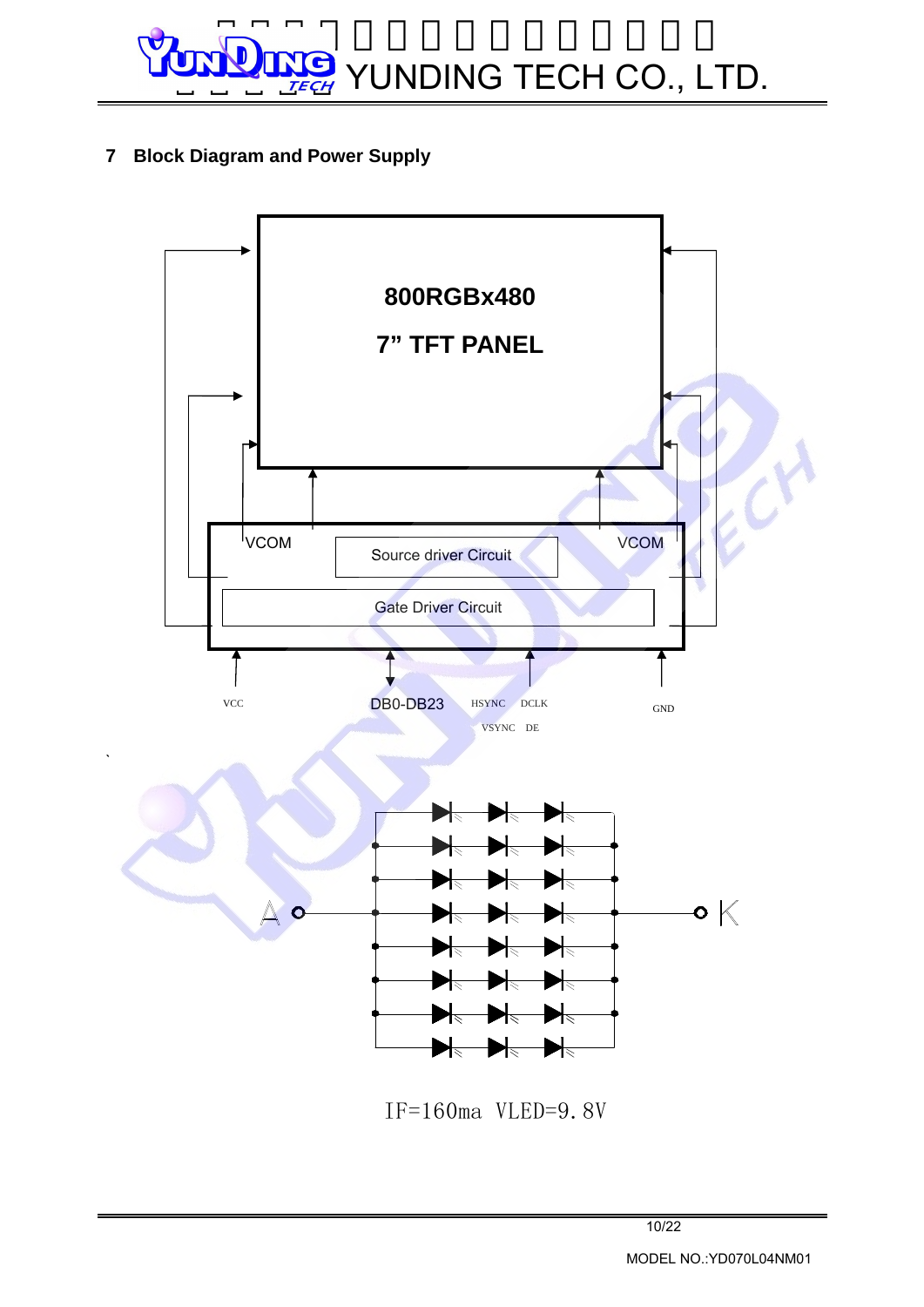### **8 Interface Pins Definition**

### **8.2 Module interface**

| PIN No.        | Symbol         | <b>FUNCTION</b>                   | <b>NOTE</b> |
|----------------|----------------|-----------------------------------|-------------|
| 1              | <b>LEDA</b>    | <b>Back-light LED Anode</b>       |             |
| $\overline{2}$ | <b>LEDA</b>    | <b>Back-light LED Anode</b>       |             |
| 3              | <b>LEDK</b>    | <b>Back-light LED Cathode</b>     |             |
| 4              | <b>LEDK</b>    | Back-light LED Cathode            |             |
| 5              | <b>GND</b>     | Ground                            |             |
| 6              | <b>VCOM</b>    | Common Voltage                    |             |
| $\overline{7}$ | <b>VCC</b>     | Power for Digital Circuit         |             |
| 8              | MODE3          | De/SYNC mode select               |             |
| 9              | DE             | Data inout enable                 |             |
| 10             | <b>VS</b>      | Vertical Sync Input               |             |
| 11             | <b>HS</b>      | Horizontal sync input             |             |
| $12 - 19$      | B7~B0          | Data Bus                          |             |
| $20 - 27$      | $G7 - G0$      | Data Bus                          |             |
| $28 - 35$      | R7~R0          | Data Bus                          |             |
| 36             | <b>GND</b>     | Ground                            |             |
| 37             | <b>DLCK</b>    | Sampel Clock                      |             |
| 38             | <b>GND</b>     | Ground                            |             |
| 39             | <b>SHLR</b>    | Source Right or Left select       |             |
| 40             | <b>UPDN</b>    | Gate up or down select            |             |
| 41             | <b>VGH</b>     | Power supply for Gate on output   |             |
| 42             | VGL            | Power supply for Gate on output   |             |
| 43             | <b>AVDD</b>    | Power for Analog Circuit          |             |
| 44             | <b>RESET</b>   | Glodal reset PIN                  |             |
| 45             | N <sub>C</sub> | No Connection                     |             |
| 46             | <b>VCOM</b>    | Common Voltage                    |             |
| 47             | <b>DITH</b>    | Dithering function enable control |             |
| 48             | <b>GND</b>     | Ground                            |             |
| 49             | NC             | No Connection                     |             |
| 50             | <b>NC</b>      | No Connection                     |             |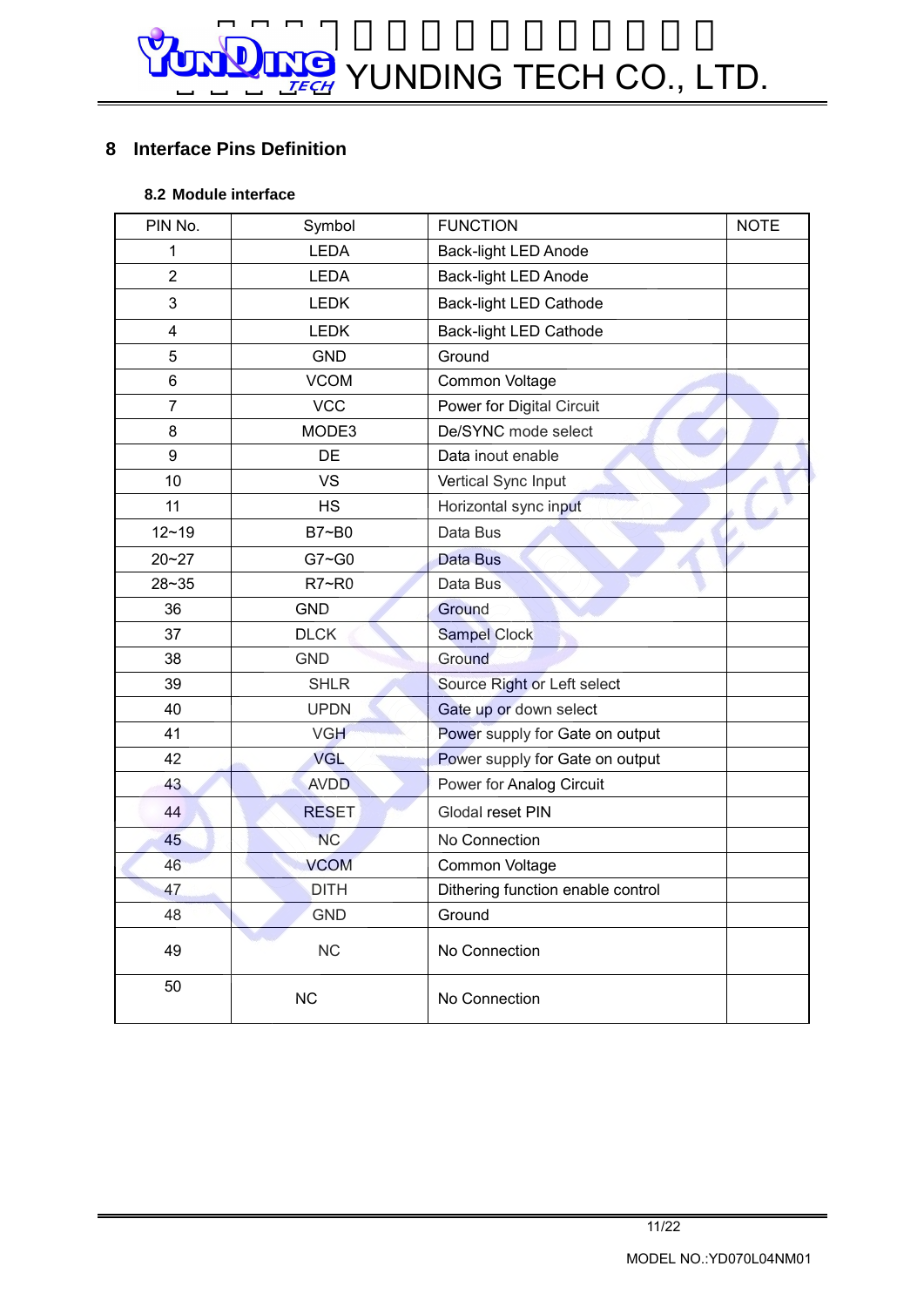#### **9** AC Characteristics

9.1 Reset timing

Please refer to IC datasheet.

### **9.2 interface timing**

9.2.1 SPI&RGB interface timing requirement 1 Please refer to IC datasheet

### **10 Command Table**

Please refer to IC datasheet.

**ANCH**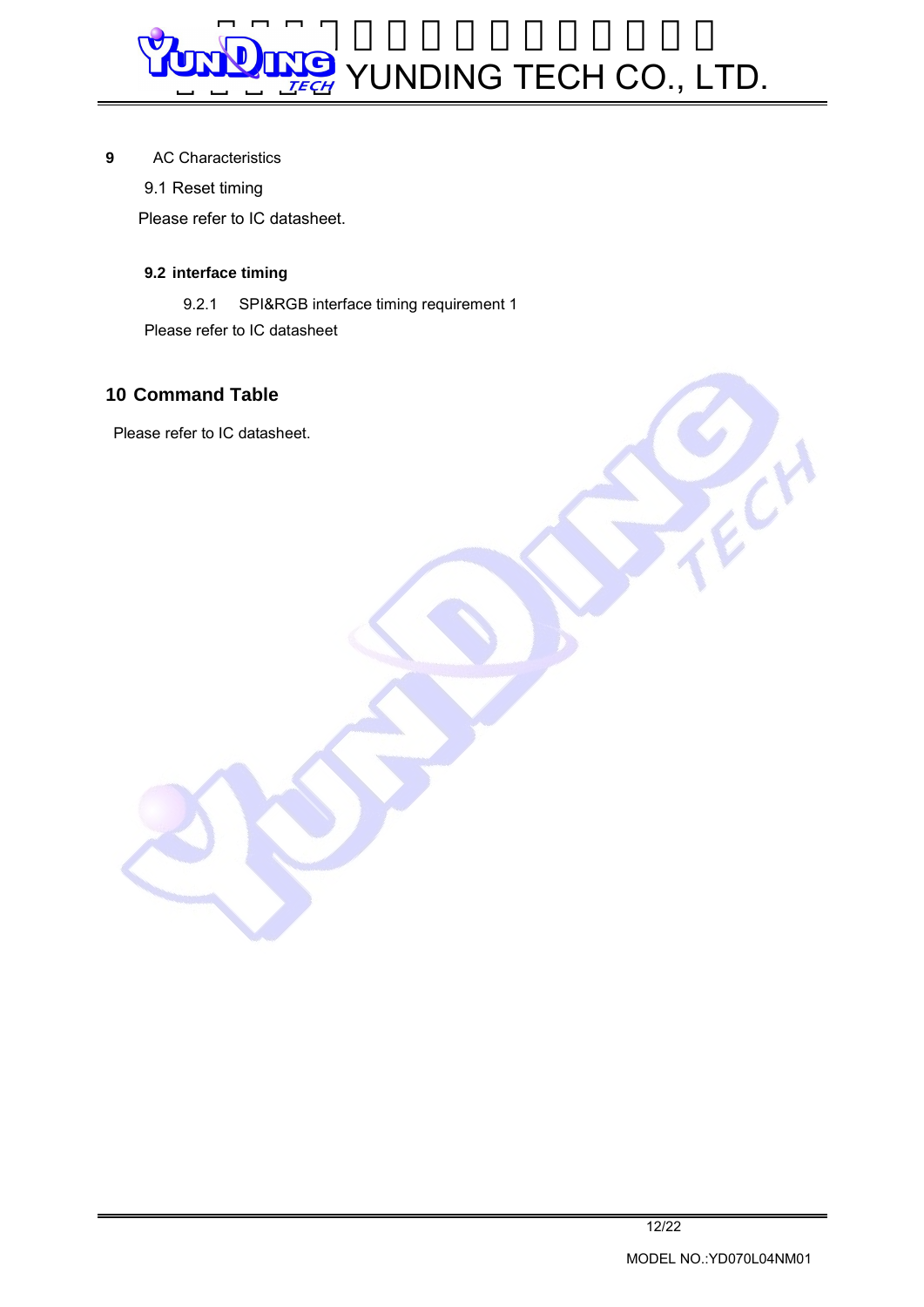### **11 Recommended Setting and Initialization Flow for Reference.**

TBD.

### **12. Quality Assurance**

### **12.1. Purpose**

This standard for Quality Assurance assures the quality of LCD module products supplied to customer by Penglei display.

### **12.2. Agreement Items**

Penglei and customer shall negotiate if the following situation occurs:

- 12.4.1 Discrepancies between Penglei's QA standards and customer's QA standards.
- 12.4.2 Additional requirement to be added in product specification.
- 12.4.3 Any other special problem.

### **12.3. Standard of the Product Visual Inspection**

- 12.3.1 Appearance inspection:
	- 12.3.1.1 The inspection must be under illumination about 1000 1500 lx, and the distance of view must be at 30cm ± 2cm.
	- 12.3.1.2 The viewing angle should be 45° from the vertical line without reflection light or follows customer's viewing angle specifications.
	- 12.3.1.3 Definition of area: A Zone: Active Area, B Zone: Viewing Area,



12.3.2 Basic principle:

 12.3.2.1 A set of sample to indicate the limit of acceptable quality level must be discussed by both Penglei and customer when there is any dispute happened.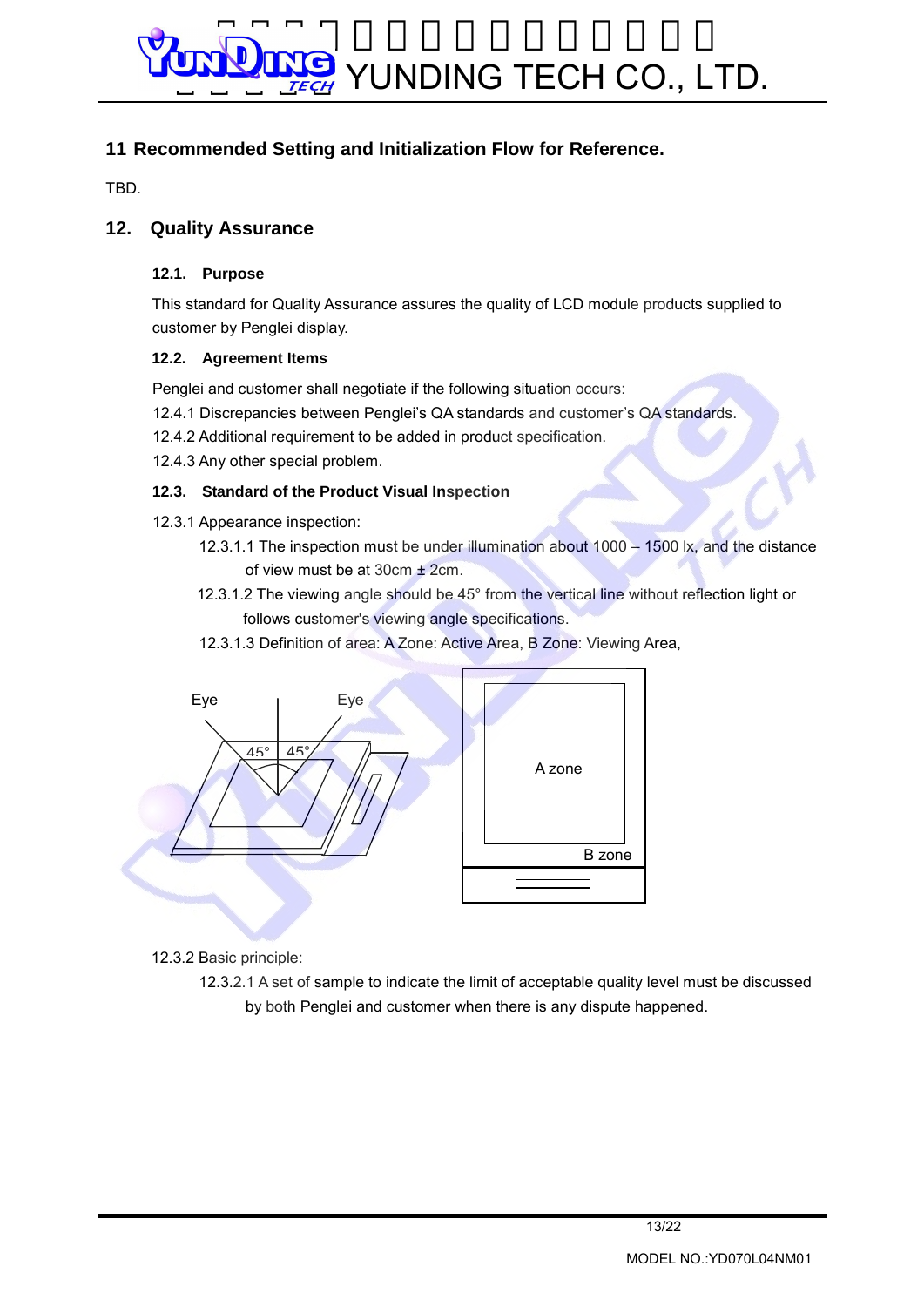#### **12.4. Inspection Specification**

| No. | Item                                                                                                                           | Criteria (Unit: mm)                                    |                                                                                                                      |                                                                                                              |
|-----|--------------------------------------------------------------------------------------------------------------------------------|--------------------------------------------------------|----------------------------------------------------------------------------------------------------------------------|--------------------------------------------------------------------------------------------------------------|
| 01  | Black / White spot<br>Foreign material<br>(Round type)<br>Pinholes<br><b>Stain</b><br>Particles inside cell.<br>(Minor defect) | $\varphi$ = (a + b) /2                                 | Area<br>Size<br>$\phi \leqslant 0.10$<br>$0.10 < \phi \leq 0.20$<br>$0.20 < \phi \le 0.25$<br>$0.25 < \phi$<br>Total | Acc. Qty<br>Ignore<br>$\overline{2}$<br>1<br>$\mathbf 0$<br>no include<br>$\overline{2}$<br>$\phi \leq 0.10$ |
|     |                                                                                                                                | Distance between 2 defects should more than 3mm apart. |                                                                                                                      |                                                                                                              |
| 02  | <b>Black and White line</b><br>Scratch<br>Foreign material                                                                     | $\overline{M}$<br>ı                                    |                                                                                                                      |                                                                                                              |
|     | (Line type)                                                                                                                    | Length                                                 | Width                                                                                                                | Acc. Qty                                                                                                     |
|     | (Minor defect)                                                                                                                 | $\prime$                                               | $W \leq 0.03$                                                                                                        | Ignore                                                                                                       |
|     |                                                                                                                                | $L \cong 2$                                            | $0.03 < W \le 0.05$                                                                                                  | 1                                                                                                            |
|     |                                                                                                                                | I                                                      | 0.05 < W                                                                                                             | 0                                                                                                            |
|     |                                                                                                                                | Total<br>1                                             |                                                                                                                      |                                                                                                              |
|     |                                                                                                                                | acceptable.                                            | Distance between 2 defects should more than 3mm apart.<br>Scratches not viewable through the back of the display are |                                                                                                              |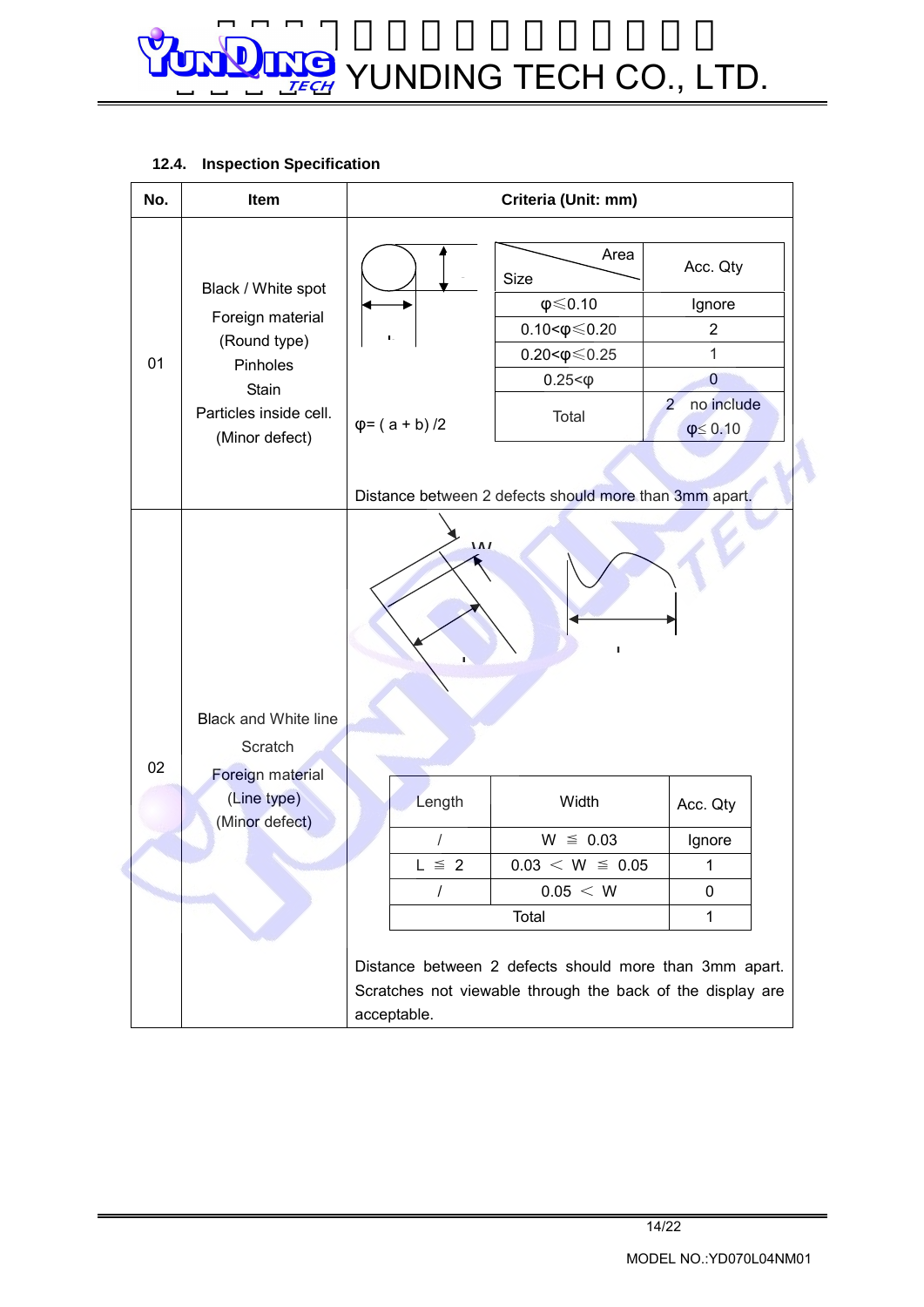| 03 | <b>Glass Crack</b><br>(Minor defect) |                                                                                                                                                     |
|----|--------------------------------------|-----------------------------------------------------------------------------------------------------------------------------------------------------|
|    |                                      | LCD with extensible crack line is unacceptable (When press the<br>cracked LCD area, the line will expand, we define it is<br>extensible crack line) |
|    |                                      |                                                                                                                                                     |

r

|    | Glass Chipping Pad Area:<br>(Minor defect) |                                                |                         |  |
|----|--------------------------------------------|------------------------------------------------|-------------------------|--|
| 04 |                                            | Length and Width                               | Acc. Qty                |  |
|    |                                            | c < 5.0, b < 0.4                               | Ignore                  |  |
|    |                                            | a <glass td="" thickness<=""><td></td></glass> |                         |  |
|    |                                            |                                                |                         |  |
|    |                                            |                                                |                         |  |
|    | Glass Chipping Rear of Pad Area:           |                                                |                         |  |
|    | (Minor defect)                             | Length and Width                               | Acc. Qty                |  |
|    |                                            | c > 3.0, b < 1.0                               | $\mathbf{1}$            |  |
|    |                                            | c < 3.0, b < 1.0                               | $\overline{2}$          |  |
| 05 |                                            | $c < 3.0$ , $b < 0.5$                          | $\overline{\mathbf{4}}$ |  |
|    |                                            | a <glass td="" thickness<=""><td></td></glass> |                         |  |
|    | Chipping Except Pad Area:<br>Glass         |                                                |                         |  |
|    | (Minor defect)                             | Length and Width                               | Acc. Qty                |  |
|    |                                            | $c \le 0.6$ , b< 5.0                           | Ignore                  |  |
|    |                                            | a <glass td="" thickness<=""><td></td></glass> |                         |  |
| 06 |                                            |                                                |                         |  |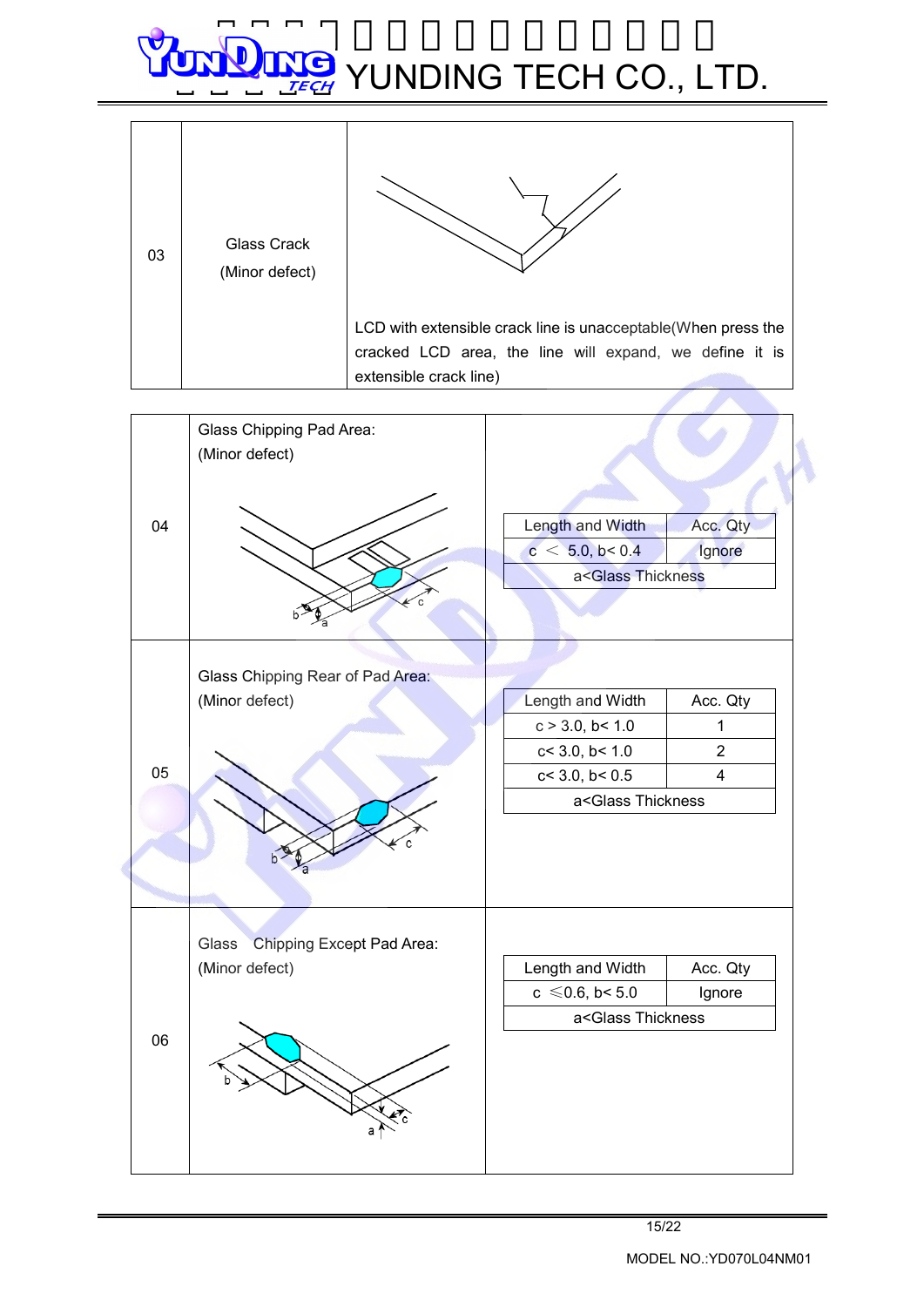| 07 | Glass Corner Chipping:<br>(Minor defect)               | Length and Width<br>$c < 2.0$ , $b < 1.5$<br>$c < 1.5$ , $b < 2$<br>a <glass th="" thickness<=""><th>Acc. Qty<br/>Ignore<br/>Ignore</th></glass>              | Acc. Qty<br>Ignore<br>Ignore |
|----|--------------------------------------------------------|---------------------------------------------------------------------------------------------------------------------------------------------------------------|------------------------------|
| 08 | Glass Burr:<br>(Minor defect)                          | Length<br>F < 0.5<br>Glass burr don't affect assemble and<br>module dimension.                                                                                | Acc. Qty<br>Ignore           |
| 09 | FPC Defect:<br>(Minor defect)<br>a-<br>$w \rightarrow$ | 9.1 Dent, pinhole width a <w 3.<br="">(w: circuitry width.)<br/>9.2 Open circuit is unacceptable.<br/>9.3 No oxidation, contamination and<br/>distortion.</w> |                              |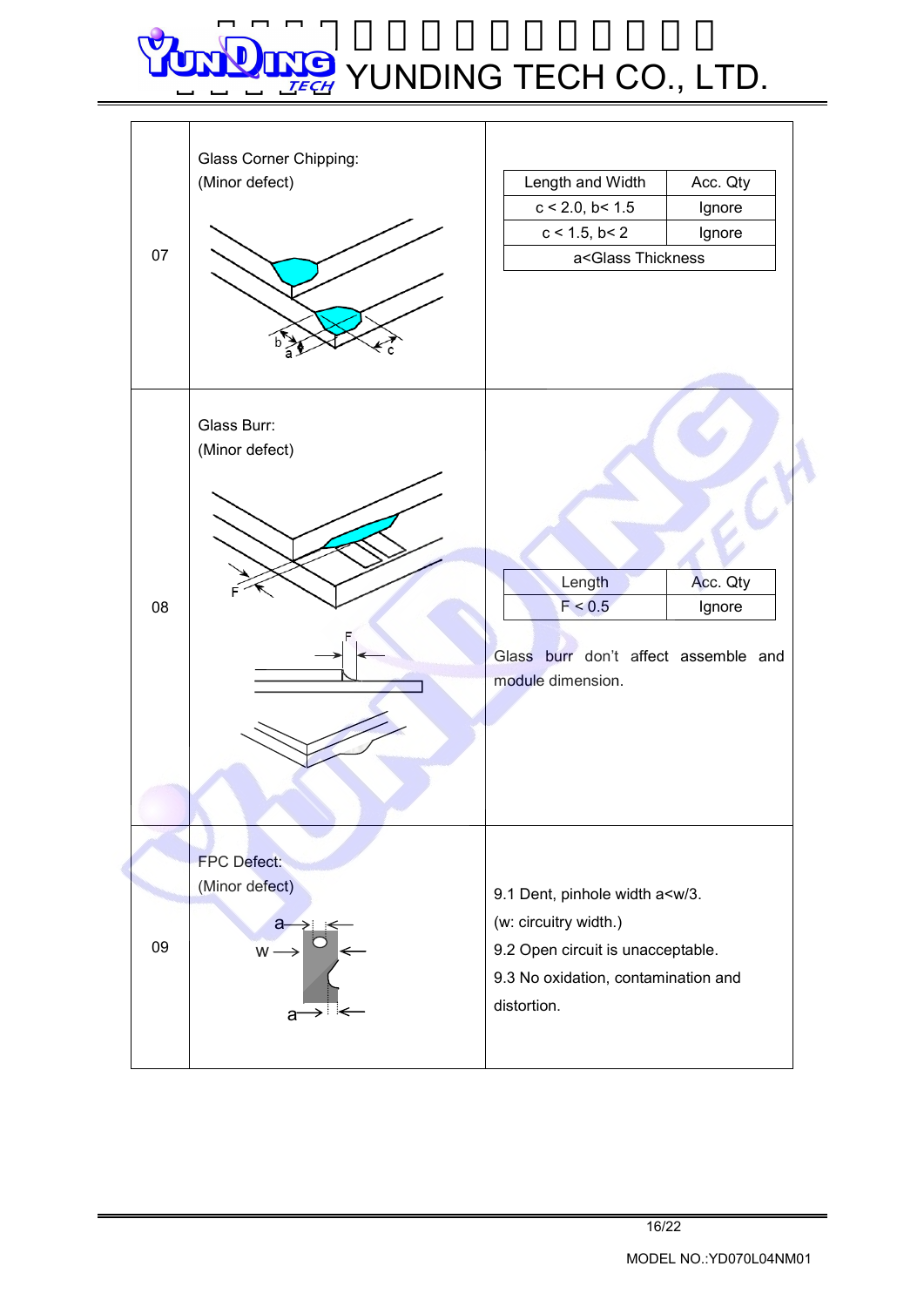| $\phi \leq 0.20$<br>Ignore<br>Bubble on Polarizer<br>10<br>$0.20 < \phi \leq 0.30$<br>$\overline{2}$<br>(Minor defect)<br><b>None</b><br>$0.30 < \varphi$<br><b>Diameter</b><br>Acc. Qty<br>$\phi \leqslant 0.20$<br>Ignore<br>Dent on Polarizer<br>11<br>$0.20 < \phi \leq 0.30$<br>2<br>(Minor defect)<br>$0.30 < \varphi$<br><b>None</b><br>12.1 No rust, distortion on the Bezel.<br>$12 \overline{ }$<br>Bezel<br>12.2 No visible fingerprints, stains or other contamination.<br>D: Diameter W: width L: length<br>13.1 Spot: D ≤ 0.20 is acceptable<br>$0.20 < D \le 0.3$ , acceptable QTY, 3<br>2dots are acceptable and the distance between defects should<br>more than 10 mm.<br>D>0.3 is unacceptable<br>13<br><b>Touch Panel</b><br>13.2 Dent: D>0.30 is unacceptable<br>13.3 Scratch: $W \le 0.03$ , $L \le 10$ is acceptable,<br>0.03 <w <math="">\leq 0.10, L<math>\leq</math> 10, acceptable QTY, 3<br/>Distance between 2 defects should more than 10 mm.<br/>W&gt;0.10 is unacceptable.<br/>14.1 No distortion or contamination on PCB terminals.<br/>14.2 All components on PCB must same as documented<br/>14<br/><b>PCB</b><br/>on the BOM/component layout.<br/>14.3 Follow IPC-A-600F.<br/>Follow IPC-A-610C standard<br/>15<br/>Soldering<br/>The below defects must be rejected.<br/>16.1 Missing vertical / horizontal segment,<br/>16.2 Abnormal Display.<br/><b>Electrical Defect</b><br/>16<br/>16.3 No function or no display.<br/>(Major defect)<br/>16.4 Current exceeds product specifications.<br/>16.5 LCD viewing angle defect.<br/>16.6 No Backlight.</w> |  |  |                      |  |  |
|-------------------------------------------------------------------------------------------------------------------------------------------------------------------------------------------------------------------------------------------------------------------------------------------------------------------------------------------------------------------------------------------------------------------------------------------------------------------------------------------------------------------------------------------------------------------------------------------------------------------------------------------------------------------------------------------------------------------------------------------------------------------------------------------------------------------------------------------------------------------------------------------------------------------------------------------------------------------------------------------------------------------------------------------------------------------------------------------------------------------------------------------------------------------------------------------------------------------------------------------------------------------------------------------------------------------------------------------------------------------------------------------------------------------------------------------------------------------------------------------------------------------------------------------------------------------------------------------------|--|--|----------------------|--|--|
|                                                                                                                                                                                                                                                                                                                                                                                                                                                                                                                                                                                                                                                                                                                                                                                                                                                                                                                                                                                                                                                                                                                                                                                                                                                                                                                                                                                                                                                                                                                                                                                                 |  |  | Diameter<br>Acc. Qty |  |  |
|                                                                                                                                                                                                                                                                                                                                                                                                                                                                                                                                                                                                                                                                                                                                                                                                                                                                                                                                                                                                                                                                                                                                                                                                                                                                                                                                                                                                                                                                                                                                                                                                 |  |  |                      |  |  |
|                                                                                                                                                                                                                                                                                                                                                                                                                                                                                                                                                                                                                                                                                                                                                                                                                                                                                                                                                                                                                                                                                                                                                                                                                                                                                                                                                                                                                                                                                                                                                                                                 |  |  |                      |  |  |
|                                                                                                                                                                                                                                                                                                                                                                                                                                                                                                                                                                                                                                                                                                                                                                                                                                                                                                                                                                                                                                                                                                                                                                                                                                                                                                                                                                                                                                                                                                                                                                                                 |  |  |                      |  |  |
|                                                                                                                                                                                                                                                                                                                                                                                                                                                                                                                                                                                                                                                                                                                                                                                                                                                                                                                                                                                                                                                                                                                                                                                                                                                                                                                                                                                                                                                                                                                                                                                                 |  |  |                      |  |  |
|                                                                                                                                                                                                                                                                                                                                                                                                                                                                                                                                                                                                                                                                                                                                                                                                                                                                                                                                                                                                                                                                                                                                                                                                                                                                                                                                                                                                                                                                                                                                                                                                 |  |  |                      |  |  |
|                                                                                                                                                                                                                                                                                                                                                                                                                                                                                                                                                                                                                                                                                                                                                                                                                                                                                                                                                                                                                                                                                                                                                                                                                                                                                                                                                                                                                                                                                                                                                                                                 |  |  |                      |  |  |
|                                                                                                                                                                                                                                                                                                                                                                                                                                                                                                                                                                                                                                                                                                                                                                                                                                                                                                                                                                                                                                                                                                                                                                                                                                                                                                                                                                                                                                                                                                                                                                                                 |  |  |                      |  |  |
|                                                                                                                                                                                                                                                                                                                                                                                                                                                                                                                                                                                                                                                                                                                                                                                                                                                                                                                                                                                                                                                                                                                                                                                                                                                                                                                                                                                                                                                                                                                                                                                                 |  |  |                      |  |  |
|                                                                                                                                                                                                                                                                                                                                                                                                                                                                                                                                                                                                                                                                                                                                                                                                                                                                                                                                                                                                                                                                                                                                                                                                                                                                                                                                                                                                                                                                                                                                                                                                 |  |  |                      |  |  |
|                                                                                                                                                                                                                                                                                                                                                                                                                                                                                                                                                                                                                                                                                                                                                                                                                                                                                                                                                                                                                                                                                                                                                                                                                                                                                                                                                                                                                                                                                                                                                                                                 |  |  |                      |  |  |
|                                                                                                                                                                                                                                                                                                                                                                                                                                                                                                                                                                                                                                                                                                                                                                                                                                                                                                                                                                                                                                                                                                                                                                                                                                                                                                                                                                                                                                                                                                                                                                                                 |  |  |                      |  |  |
|                                                                                                                                                                                                                                                                                                                                                                                                                                                                                                                                                                                                                                                                                                                                                                                                                                                                                                                                                                                                                                                                                                                                                                                                                                                                                                                                                                                                                                                                                                                                                                                                 |  |  |                      |  |  |
|                                                                                                                                                                                                                                                                                                                                                                                                                                                                                                                                                                                                                                                                                                                                                                                                                                                                                                                                                                                                                                                                                                                                                                                                                                                                                                                                                                                                                                                                                                                                                                                                 |  |  |                      |  |  |
|                                                                                                                                                                                                                                                                                                                                                                                                                                                                                                                                                                                                                                                                                                                                                                                                                                                                                                                                                                                                                                                                                                                                                                                                                                                                                                                                                                                                                                                                                                                                                                                                 |  |  |                      |  |  |
|                                                                                                                                                                                                                                                                                                                                                                                                                                                                                                                                                                                                                                                                                                                                                                                                                                                                                                                                                                                                                                                                                                                                                                                                                                                                                                                                                                                                                                                                                                                                                                                                 |  |  |                      |  |  |
|                                                                                                                                                                                                                                                                                                                                                                                                                                                                                                                                                                                                                                                                                                                                                                                                                                                                                                                                                                                                                                                                                                                                                                                                                                                                                                                                                                                                                                                                                                                                                                                                 |  |  |                      |  |  |
|                                                                                                                                                                                                                                                                                                                                                                                                                                                                                                                                                                                                                                                                                                                                                                                                                                                                                                                                                                                                                                                                                                                                                                                                                                                                                                                                                                                                                                                                                                                                                                                                 |  |  |                      |  |  |
|                                                                                                                                                                                                                                                                                                                                                                                                                                                                                                                                                                                                                                                                                                                                                                                                                                                                                                                                                                                                                                                                                                                                                                                                                                                                                                                                                                                                                                                                                                                                                                                                 |  |  |                      |  |  |
|                                                                                                                                                                                                                                                                                                                                                                                                                                                                                                                                                                                                                                                                                                                                                                                                                                                                                                                                                                                                                                                                                                                                                                                                                                                                                                                                                                                                                                                                                                                                                                                                 |  |  |                      |  |  |
|                                                                                                                                                                                                                                                                                                                                                                                                                                                                                                                                                                                                                                                                                                                                                                                                                                                                                                                                                                                                                                                                                                                                                                                                                                                                                                                                                                                                                                                                                                                                                                                                 |  |  |                      |  |  |
|                                                                                                                                                                                                                                                                                                                                                                                                                                                                                                                                                                                                                                                                                                                                                                                                                                                                                                                                                                                                                                                                                                                                                                                                                                                                                                                                                                                                                                                                                                                                                                                                 |  |  |                      |  |  |
|                                                                                                                                                                                                                                                                                                                                                                                                                                                                                                                                                                                                                                                                                                                                                                                                                                                                                                                                                                                                                                                                                                                                                                                                                                                                                                                                                                                                                                                                                                                                                                                                 |  |  |                      |  |  |
|                                                                                                                                                                                                                                                                                                                                                                                                                                                                                                                                                                                                                                                                                                                                                                                                                                                                                                                                                                                                                                                                                                                                                                                                                                                                                                                                                                                                                                                                                                                                                                                                 |  |  |                      |  |  |
|                                                                                                                                                                                                                                                                                                                                                                                                                                                                                                                                                                                                                                                                                                                                                                                                                                                                                                                                                                                                                                                                                                                                                                                                                                                                                                                                                                                                                                                                                                                                                                                                 |  |  |                      |  |  |
|                                                                                                                                                                                                                                                                                                                                                                                                                                                                                                                                                                                                                                                                                                                                                                                                                                                                                                                                                                                                                                                                                                                                                                                                                                                                                                                                                                                                                                                                                                                                                                                                 |  |  |                      |  |  |
|                                                                                                                                                                                                                                                                                                                                                                                                                                                                                                                                                                                                                                                                                                                                                                                                                                                                                                                                                                                                                                                                                                                                                                                                                                                                                                                                                                                                                                                                                                                                                                                                 |  |  |                      |  |  |
|                                                                                                                                                                                                                                                                                                                                                                                                                                                                                                                                                                                                                                                                                                                                                                                                                                                                                                                                                                                                                                                                                                                                                                                                                                                                                                                                                                                                                                                                                                                                                                                                 |  |  |                      |  |  |
|                                                                                                                                                                                                                                                                                                                                                                                                                                                                                                                                                                                                                                                                                                                                                                                                                                                                                                                                                                                                                                                                                                                                                                                                                                                                                                                                                                                                                                                                                                                                                                                                 |  |  |                      |  |  |
|                                                                                                                                                                                                                                                                                                                                                                                                                                                                                                                                                                                                                                                                                                                                                                                                                                                                                                                                                                                                                                                                                                                                                                                                                                                                                                                                                                                                                                                                                                                                                                                                 |  |  |                      |  |  |
|                                                                                                                                                                                                                                                                                                                                                                                                                                                                                                                                                                                                                                                                                                                                                                                                                                                                                                                                                                                                                                                                                                                                                                                                                                                                                                                                                                                                                                                                                                                                                                                                 |  |  |                      |  |  |
|                                                                                                                                                                                                                                                                                                                                                                                                                                                                                                                                                                                                                                                                                                                                                                                                                                                                                                                                                                                                                                                                                                                                                                                                                                                                                                                                                                                                                                                                                                                                                                                                 |  |  |                      |  |  |
|                                                                                                                                                                                                                                                                                                                                                                                                                                                                                                                                                                                                                                                                                                                                                                                                                                                                                                                                                                                                                                                                                                                                                                                                                                                                                                                                                                                                                                                                                                                                                                                                 |  |  |                      |  |  |
|                                                                                                                                                                                                                                                                                                                                                                                                                                                                                                                                                                                                                                                                                                                                                                                                                                                                                                                                                                                                                                                                                                                                                                                                                                                                                                                                                                                                                                                                                                                                                                                                 |  |  |                      |  |  |
|                                                                                                                                                                                                                                                                                                                                                                                                                                                                                                                                                                                                                                                                                                                                                                                                                                                                                                                                                                                                                                                                                                                                                                                                                                                                                                                                                                                                                                                                                                                                                                                                 |  |  |                      |  |  |
|                                                                                                                                                                                                                                                                                                                                                                                                                                                                                                                                                                                                                                                                                                                                                                                                                                                                                                                                                                                                                                                                                                                                                                                                                                                                                                                                                                                                                                                                                                                                                                                                 |  |  |                      |  |  |
|                                                                                                                                                                                                                                                                                                                                                                                                                                                                                                                                                                                                                                                                                                                                                                                                                                                                                                                                                                                                                                                                                                                                                                                                                                                                                                                                                                                                                                                                                                                                                                                                 |  |  |                      |  |  |
|                                                                                                                                                                                                                                                                                                                                                                                                                                                                                                                                                                                                                                                                                                                                                                                                                                                                                                                                                                                                                                                                                                                                                                                                                                                                                                                                                                                                                                                                                                                                                                                                 |  |  |                      |  |  |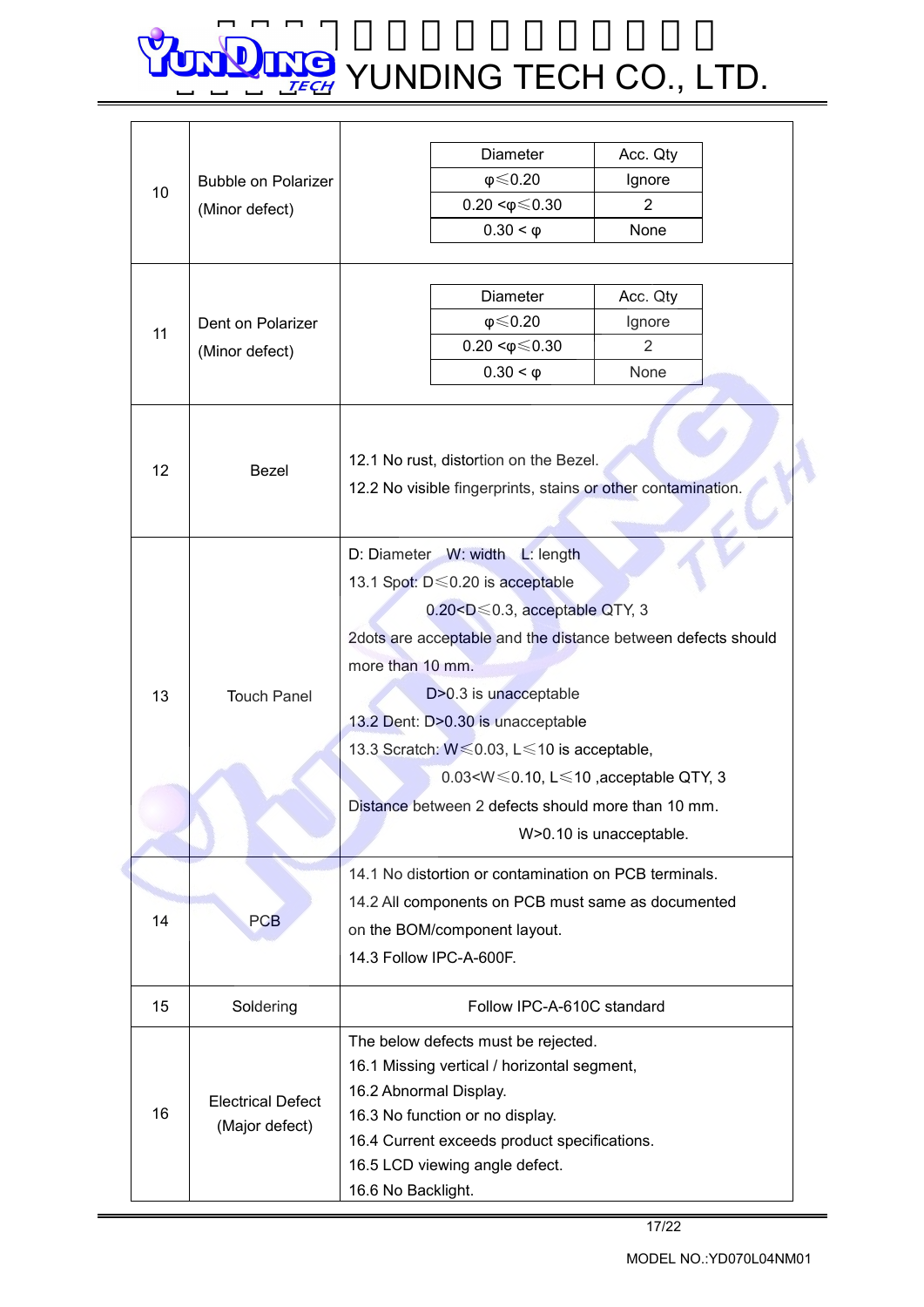| 16.7 Dark Backlight.                                                |
|---------------------------------------------------------------------|
| 16.8 Touch Panel no function.                                       |
| 16.9 Dark Dot – one Allowed.                                        |
| 16.10 Bright Dot - one Allowed.                                     |
| Remark:                                                             |
| 1. A pixel defect is acceptable if one color is none functional and |
| causes a bright dot. The display may have one case where one        |
| color is out and cause a dark dot.                                  |
| 2. Bright dot caused by scratch and foreign object accords to       |
| item 1.                                                             |

Remark: Visual and cosmetic defects are rejectable only if these fall within the LCD viewing area.

#### **12.5. Classification of Defects**

- 12.5.1 Visual defects (Except no / wrong label) are treated as minor defect and electrical defect is major.
- 12.5.2 Two minor defects are equal to one major in lot sampling inspection.

#### **12.6. Identification/marking criteria**

Any unit with illegible / wrong /double or no marking/ label shall be rejected.

#### **12.7. Packing**

- 12.7.1 There should be no damage of the outside carton box, each packaging box should has label in the correct location per packing drawing requirement.
- 12.7.2 All direct package materials shall offer ESD protection.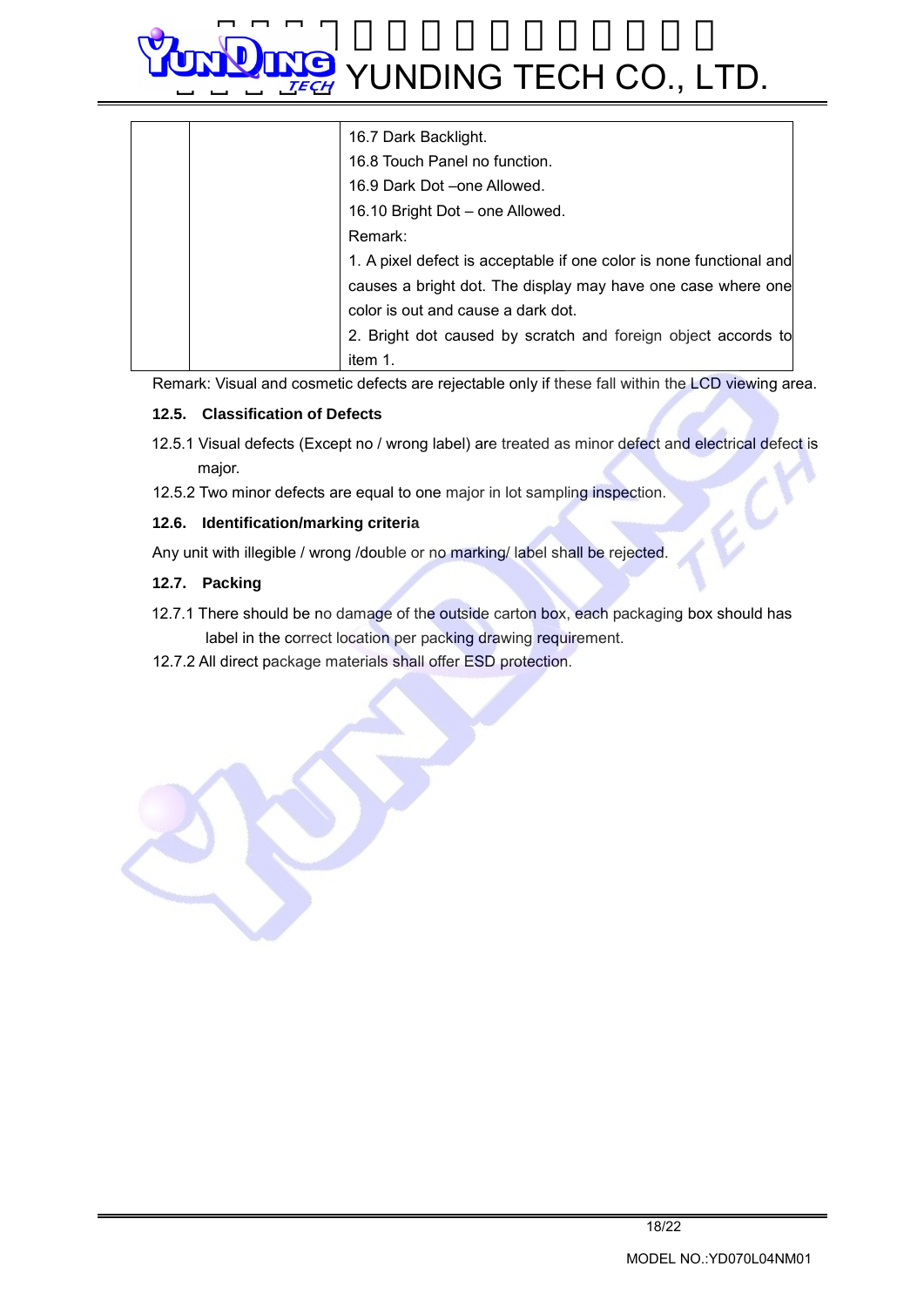### **13. Reliability Specification**

| Item                                                          | Condition                                                            | Cycle<br>Time | Quantity            | Remark   |
|---------------------------------------------------------------|----------------------------------------------------------------------|---------------|---------------------|----------|
| Constant Temp. and Constant<br><b>Humidity Operation Test</b> | +40 ± $3^{\circ}$ C, 90 ± $3^{\circ}$ GRH                            | 120hrs        |                     |          |
| High Temp. Operation Test                                     | $+70 \pm 3$ °C                                                       | 120hrs        |                     | $*1$     |
| Low Temp. Operation Test                                      | $-20 \pm 3$ °C                                                       | 120hrs        |                     |          |
| <b>Thermal Shock Test</b>                                     | $-20 \pm 3$ °C (30min)<br>+70 $\pm$ 3°C (30min)                      | 10cycles      |                     |          |
| ESD Test(end product)                                         | 150pF, 330 $\Omega$ , ±2KV, Contact                                  | 10times       |                     | $*2, *3$ |
|                                                               | 150pF, 330 $\Omega$ , ±6KV, Air                                      |               |                     |          |
| <b>Vibration Test</b><br>(for packaging)                      | Frequency: 10Hz to 55Hz to 10Hz,<br>Swing:1.5mm,time: X,Y,Z each 2H. | 6hrs          | One inner<br>carton | $*_{4}$  |

### Note 1. For humidity test, DI water should be used.

Inspection Standard: Inspect after 1-2hrs storage at room temperature, the sample shall be free from the following defects:

- Air bubble in the LCD
- Seal Leakage
- Non-display
- **Missing Segment**
- **Glass Crack**
- l IDD is greater than twice initial value.
- **•** Others as per QA Inspection Criteria
- Note 2. No defect is allowed after testing

The End Product ESD value is only indicative and depends on customer ESD protection design for the whole system

Note 3. ESD should be applied to LCD glass panel, not other areas (such as on IC and so on) IDD should be within twice initial value.

In case of malfunction defect caused by ESD damage, if it would be recovered to normal state after resetting, it would be judged as a good part.

Note 4. Only upon request.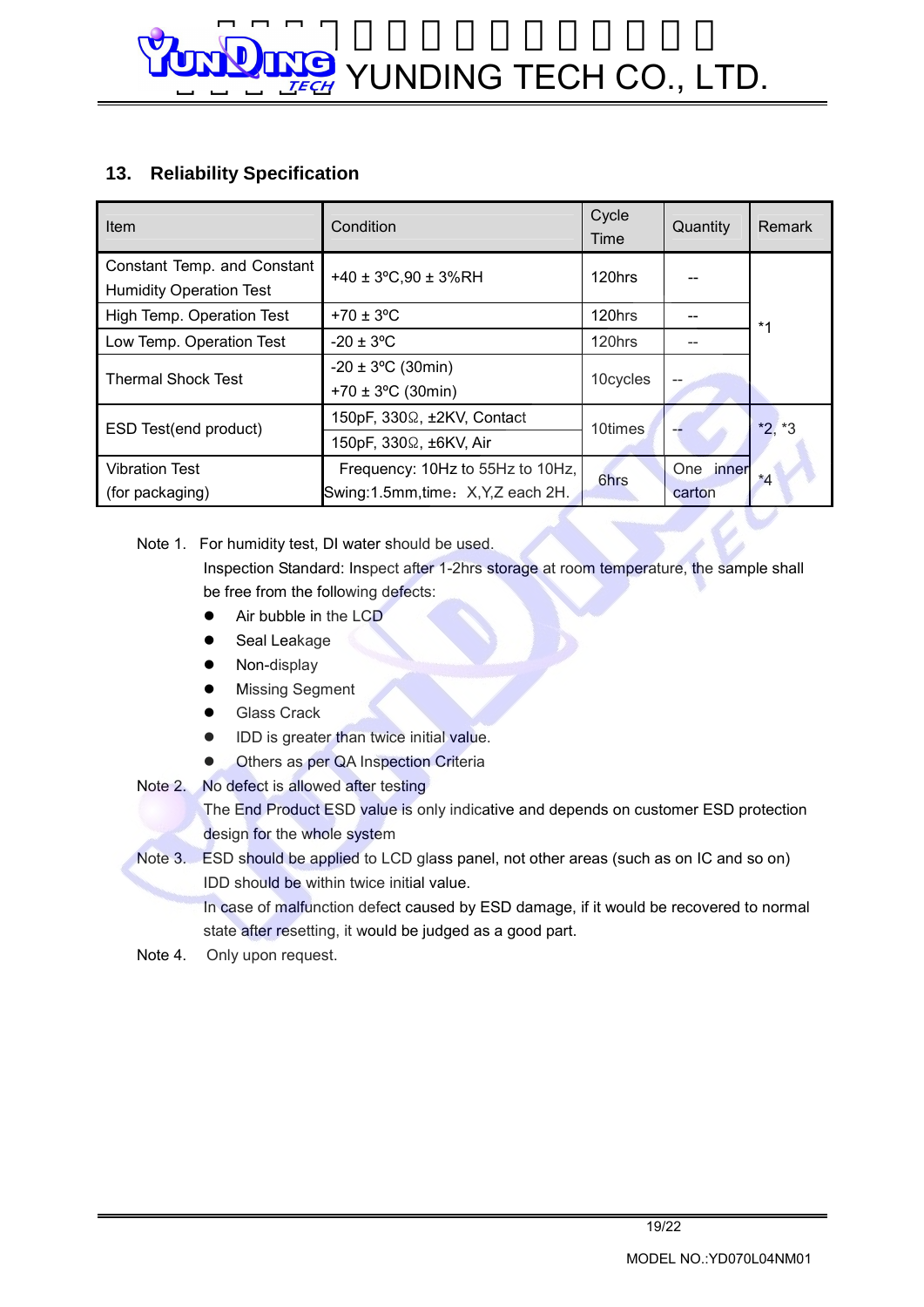### **14. Precautions and Warranty**

### **14.1. Safety**

- 14.1.1 The liquid crystal in the LCD is poisonous. Do not put it in your mouth. If the liquid crystal touches your skin or clothes, wash it off immediately using soap and water.
- 14.1.2 Since the liquid crystal cells are made of glass, do not apply strong impact on them. Handle with care.

### **14.2. Handling**

- 14.2.1 Reverse and use within ratings in order to keep performance and prevent damage.
- 14.2.2 Do not wipe the polarizer with dry cloth, as it might cause scratch. If the surface of the LCD needs to be cleaned, wipe it swiftly with cotton or other soft cloth soaked with petroleum IPA, do not use other chemicals.

### **14.3. Operation**

- 14.3.1 Do not drive LCD with DC voltage
- 14.3.2 Response time will increase below lower temperature
- 14.3.3 Display may change color with different temperature
- 14.3.4 Mechanical disturbance during operation, such as pressing on the display area, may cause the segments to appear "fractured".

### **14.4. Static Electricity**

- 14.4.1 CMOS LSIs are equipped in this unit, so care must be taken to avoid the electro-static charge, by ground human body, etc.
- 14.4.2 The normal static prevention measures should be observed for work clothes and benches.
- 14.4.3 The module should be kept into anti-static bags or other containers resistant to static for storage.

### **14.5. Limited Warranty**

 14.5.1 Unless otherwise agreed between Penglei and customer, Penglei will replace or repair

 any of its LCD and LCM which Penglei found to be defective electrically and visually

when inspected in accordance with Penglei Quality Standards, for a period of one year from date of shipment.

- 14.5.2 The warranty liability of Penglei is limited to repair and/or replacement. Penglei will not be responsible for any consequential loss.
- 14.5.3 If possible, we suggest you use up all modules in six months. If the module storage time over twelve months, we suggest that recheck it before the module be used.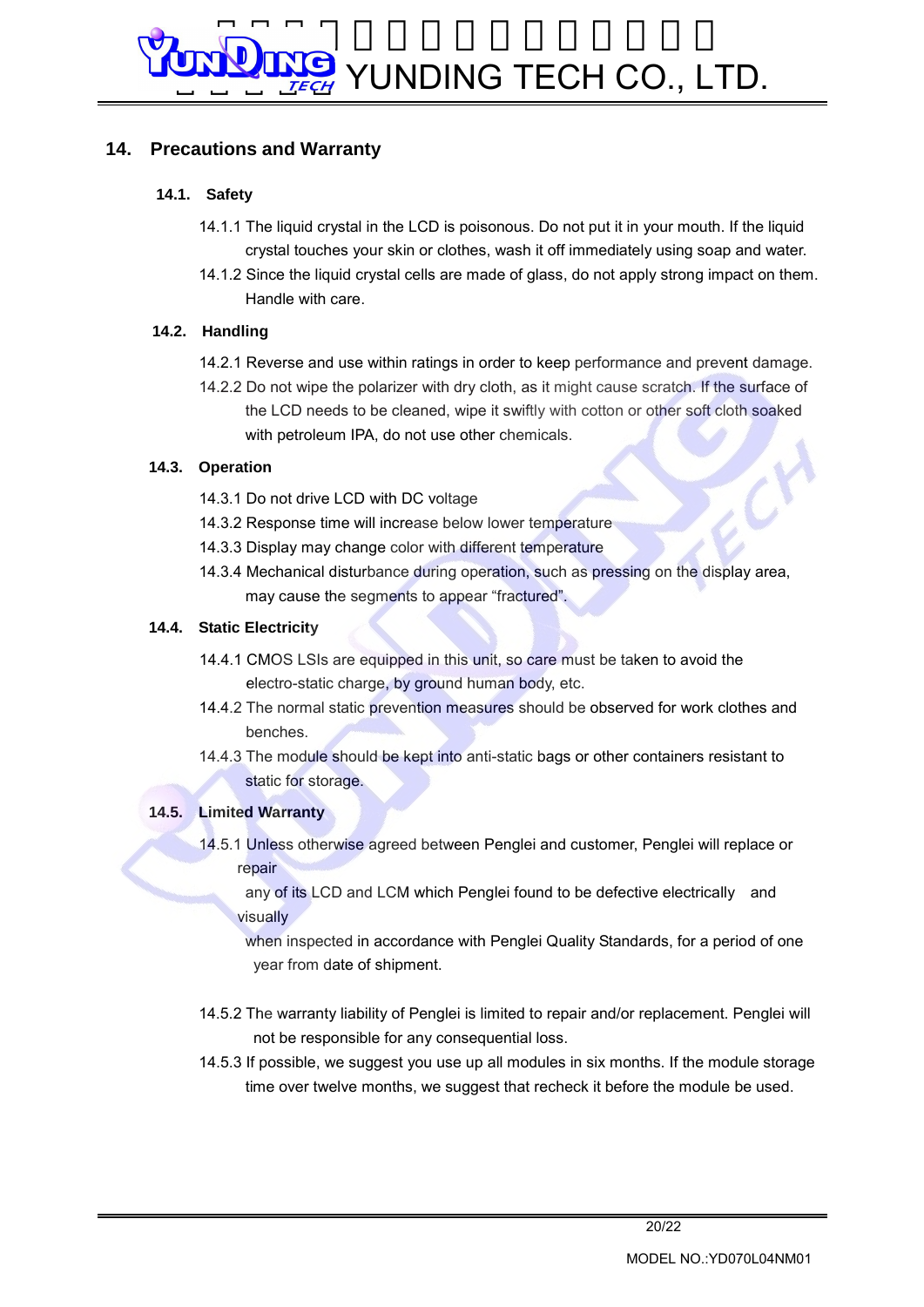

### **15. Packaging**

TBD.

### **16.Assembly Drawing**



 $50$   $\frac{1}{20}$   $\frac{1}{20}$   $\frac{1}{20}$   $\frac{1}{20}$   $\frac{1}{20}$   $\frac{1}{20}$   $\frac{1}{20}$   $\frac{1}{20}$   $\frac{1}{20}$   $\frac{1}{20}$   $\frac{1}{20}$   $\frac{1}{20}$   $\frac{1}{20}$   $\frac{1}{20}$   $\frac{1}{20}$   $\frac{1}{20}$   $\frac{1}{20}$   $\frac{1}{20}$   $\frac{1}{20}$   $\frac{1}{2$ 

1.LED CIRCUIT DIAGRAM:

NOTES:<br>1. LED CIRCUIT DIAGRAM: